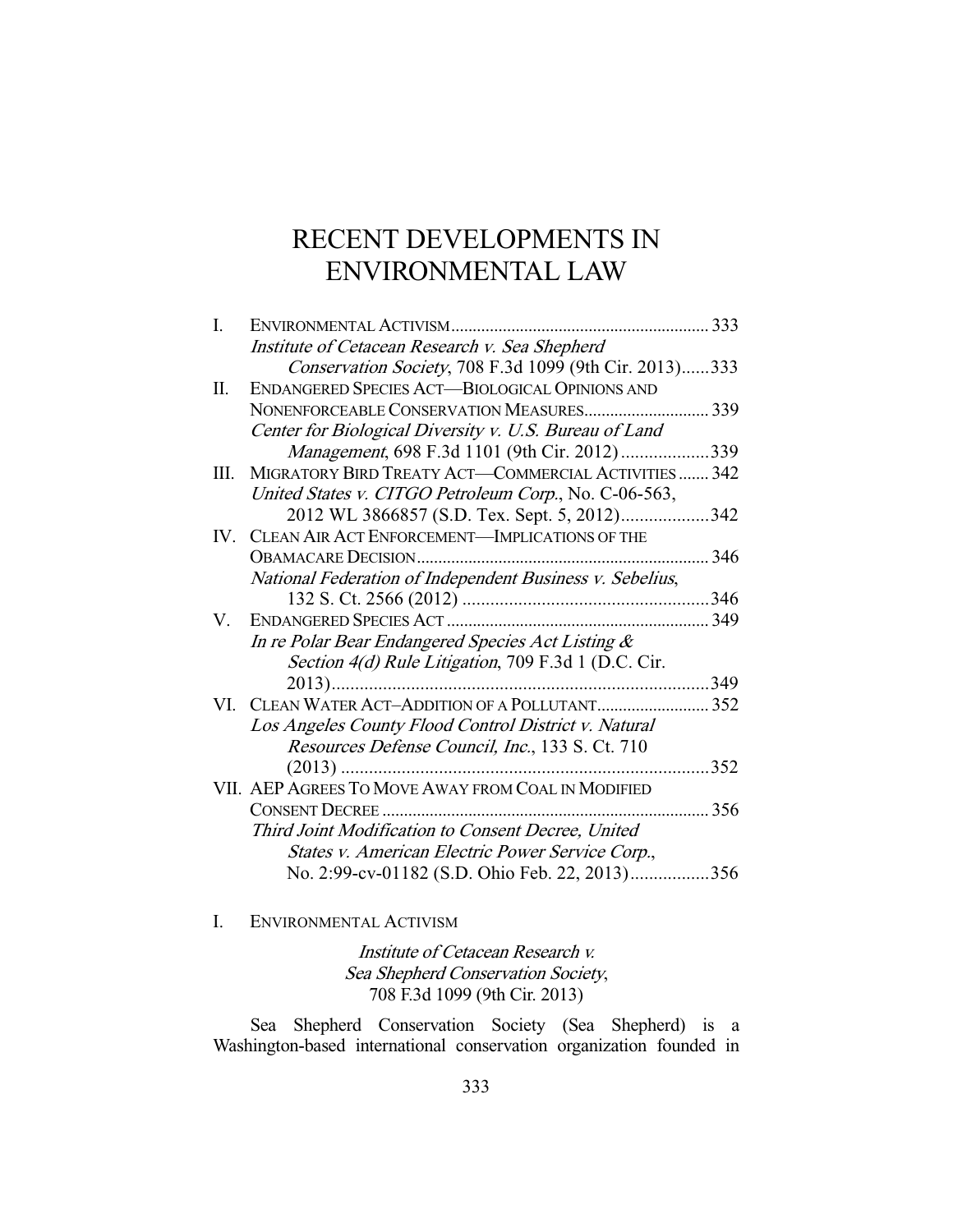1977 with the mission of preserving marine wildlife around the globe. Who We Are, SEA SHEPHERD, http://www.seashepherd.org/who-we-are/ (last visited Mar. 15, 2013). Sea Shepherd claims to use direct-action tactics to "expose and confront illegal activities" on the ocean. These aggressive tactics captivated audiences across America when Animal Planet featured the organization's actions on the television show Whale Wars. One of Sea Shepherd's targets is the Japanese Institute of Cetacean Research (Cetacean), which operates whaling vessels in the Antarctic Southern Ocean using a Japanese permit issued under the authority of the International Convention for the Regulation of Whaling (ICRW). Inst. of Cetacean Research v. Sea Shepherd Conservation Soc'y (Cetacean II), 708 F.3d 1099, 1101 (9th Cir. 2013). Sea Shepherd, among others, argues that Cetacean is a government-sponsored whale poaching group under the guise of a research organization. Ninth Circuit Court of Appeals Hands Down Ruling in Favor of Japanese Whale Poachers, SEA SHEPHERD, http://www.seashepherd.org/news-andmedia/2013/02/27/ninth-circuit-court-of-appeals-hands-down-ruling-infavor-of-japanese-whale-poachers-1491 (last visited Mar. 15, 2013).

 The United States, which signed the ICRW in 1946 and ratified it in 1948, acts as the depository nation for nations wishing to adhere to the Convention. Membership and Contracting Governments, INT'L WHALING COMM'N, http://www.iwc.int/members (last visited Mar. 15, 2013); see also International Convention for the Regulation of Whaling art. X, Dec. 2, 1946, 161 U.N.T.S. 72 (codified at 16 U.S.C. § 916). Under the ICRW, the contracting nations may grant special permits to their nationals that allow the killing, taking, and treating of whales for purposes of scientific research. International Convention for the Regulation of Whaling, supra, art. VIII. There is no limit to the number of permits one nation may grant, or to the number of whales that can be killed through the exercise of a special permit.

## A. Factual and Procedural Background

 In 2012, Cetacean appealed the district court denial of its request for an injunction against Sea Shepherd and the dismissal of its claim that Sea Shepherd's actions amount to piracy. *Cetacean II*, 708 F.3d at 1101. Cetacean sued under the Alien Tort Statute based on claims for piracy under the United Nations Convention on the Law of the Sea (UNCLOS) and sought a preliminary injunction under three international agreements: the Convention for the Suppression of Unlawful Acts Against the Safety of Maritime Navigation (SUA Convention), the UNCLOS, and the Convention on the International Regulations for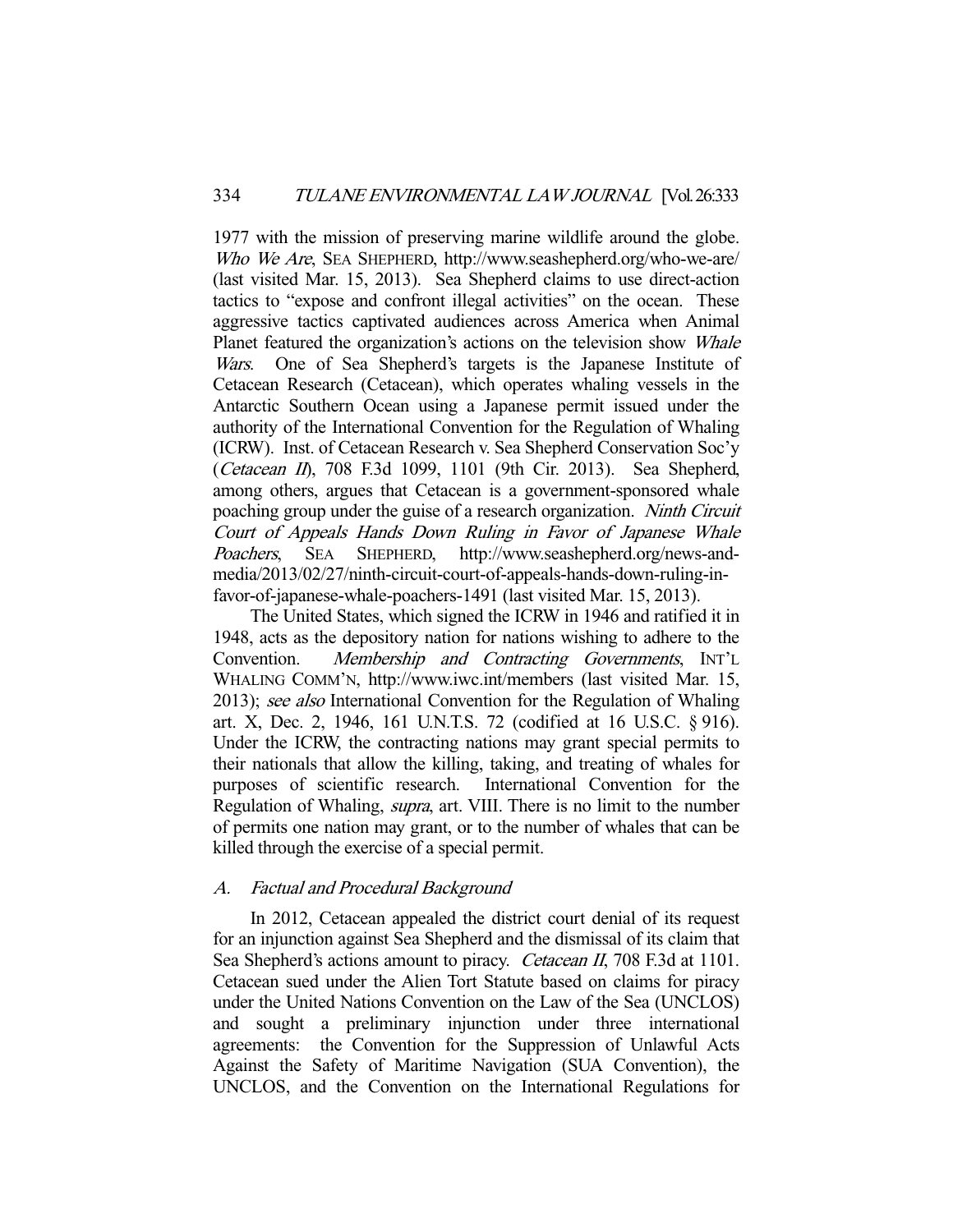Preventing Collisions at Sea (COLREGS). *Id.* at 1101, 1103. Sea Shepherd protests whale hunting by ramming whaling vessels, throwing glass containers of acid, smoke bombs, and flares with hooks onto the vessels, dragging metal-reinforced ropes in the water to damage the propellers and rudders of the vessels, and pointing high-powered lasers at the vessels. Id. at 1101. The United States District Court for the Western District of Washington denied the whalers' motion for preliminary injunction to require the protesters' boats to stay 800 meters away in large part because no nation had intervened or condemned the actions of the whalers or Sea Shepherd with anything more than words. Inst. of Cetacean Research v. Sea Shepherd Conservation Soc'y (Cetacean I), 860 F. Supp. 2d 1216, 1246 (W.D. Wash. 2012).

# B. The Court's Decision

 On appeal, the United States Court of Appeals for the Ninth Circuit reviewed the district court's dismissal of Cetacean's claims of piracy against Sea Shepherd and the denial of the preliminary injunction sought by Cetacean. *Cetacean II*, 708 F.3d at 1101-06. The Ninth Circuit overturned the district court on both issues, holding that Sea Shepherd's actions amounted to piracy and that Cetacean was entitled to a preliminary injunction. *Id.* at 1102, 1106. The court issued a preliminary injunction. *Id.* at 1102, 1106. The court issued a preliminary injunction on December 17, 2012, prohibiting Sea Shepherd from coming within 500 yards of Cetacean when it is operating on the open sea. Inst. of Cetacean Research v. Sea Shepherd Conservation Soc'y, 702 F.3d 573, 573 (9th Cir. 2012).

## 1. Piracy

 The Ninth Circuit held that Sea Shepherd's actions amount to piracy as it is defined in the UNCLOS and the High Seas Convention. Cetacean II, 708 F.3d at 1101. The court, citing the UNCLOS, defined piracy as "illegal acts of violence or detention, or any act of depredation, committed for *private ends* by the crew or passengers of a private ship ... and directed . . . on the high seas, against another ship . . . or against persons or property on board such ship." The Ninth Circuit held that "private" is to be understood broadly as the antonym of "public" and includes acts "not taken on behalf of a state." Id. at 1101-02. The court expressly included personal, moral, or philosophical goals, "such as Sea Shepherd's professed environmental goals" in the scope of private ends, relying heavily on a Belgian court's holding that environmental activism is a private end. Id. at 1102.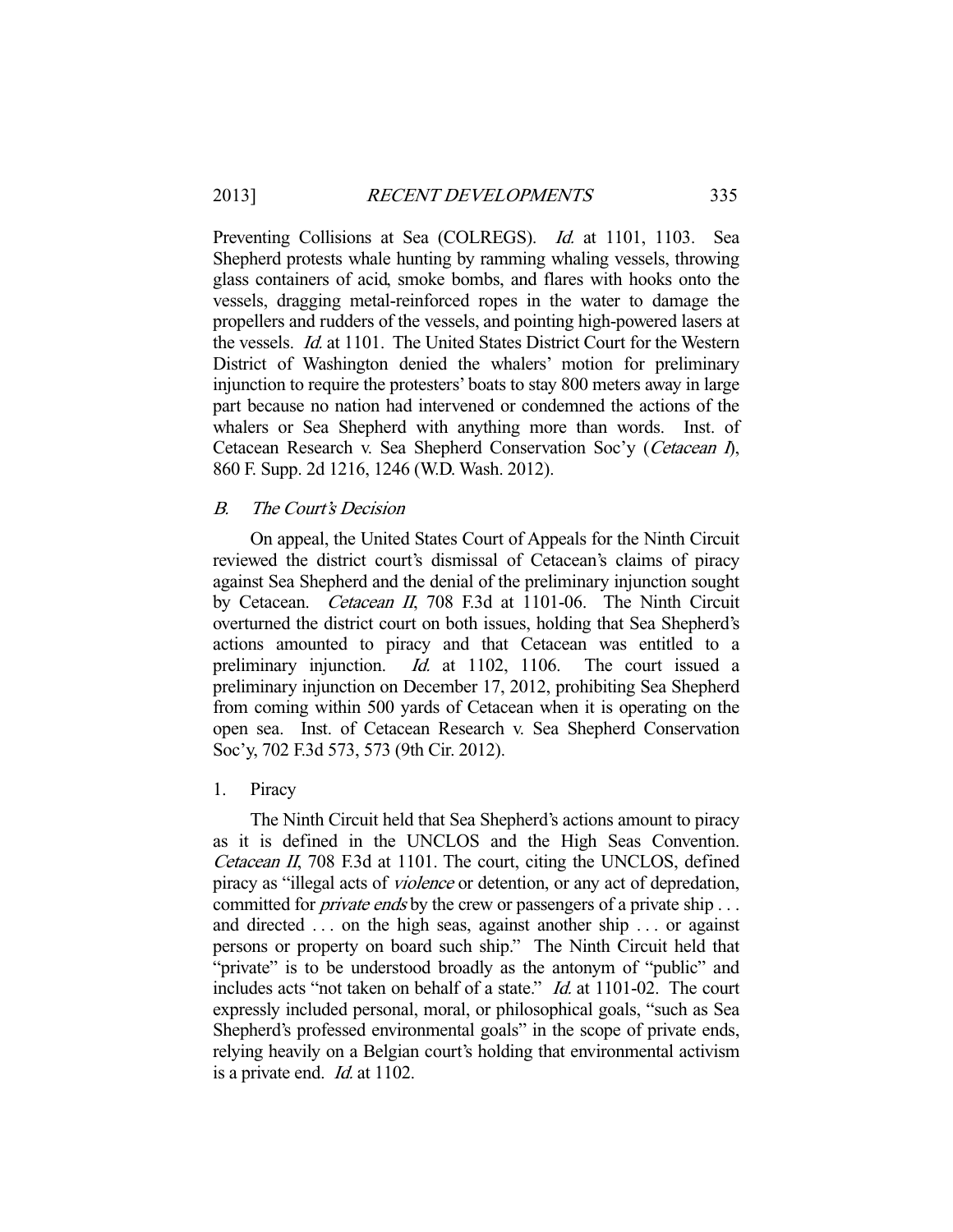In interpreting "violence," the Ninth Circuit chastised the district court for being "off-base" when it held that actions only constitute violence when they are aimed at people, not ships. The Ninth Circuit pointed to the UNCLOS, which expressly prohibits violence against other *ships*, persons, or *property*, as support for the proposition that violence could be aimed at an inanimate object. Furthermore, the Ninth Circuit also noted that Sea Shepherd's actions endangered Cetacean's crew and therefore constituted violence under either definition. The court held that the district court erred in dismissing Cetacean's piracy claims because Sea Shepherd was engaging in acts of violence for private ends, the definition of piracy under the UNCLOS and the High Seas Convention.

#### 2. Preliminary Injunction

 After determining that Sea Shepherd's tactics constitute piracy, the Ninth Circuit analyzed whether the district court erred in denying Cetacean's request for a preliminary injunction using a four-factor analysis: (1) likelihood of success on the merits, (2) irreparable harm in the absence of relief, (3) balance of equities, and (4) the public interest. Id. at 1103. Under the SUA Convention, the first agreement under which Cetacean sought an injunction, acts that "endanger, or attempt to endanger, the safe navigation of a ship" are prohibited. *Id.* at 1103 (citing SUA Convention art. 3, Mar. 10, 1988, 1678 U.N.T.S. 222). The Ninth Circuit held that Cetacean was likely to succeed on the merits of its SUA Convention claim, despite the fact that Sea Shepherd had not yet harmed any of Cetacean's vessels or crewmembers, because the SUA Convention prohibits the creation of dangerous conditions, regardless of whether or not the conditions cause actual injury. The Ninth Circuit rejected Sea Shepherd's argument that its actions were merely symbolic and employed safely by pointing to Sea Shepherd's use of metal reinforced ropes, which the court held were of the same symbolic significance as normal ropes, but capable of causing far more damage. The second agreement under which Cetacean sought an injunction was the UNCLOS. The Ninth Circuit reiterated its holding that Sea Shepherd's actions constitute piracy under the UNCLOS in holding that Cetacean was likely to succeed on the merits of its UNCLOS claim. The court also held that the appellants were likely to succeed on the merits of their COLREGS claim, because the COLREGS contain universal rules and norms for the safe navigation of ships, which Sea Shepherd violates when it operates its vessels "dangerously close to Cetacean's ships." *Id.* at 1103-04.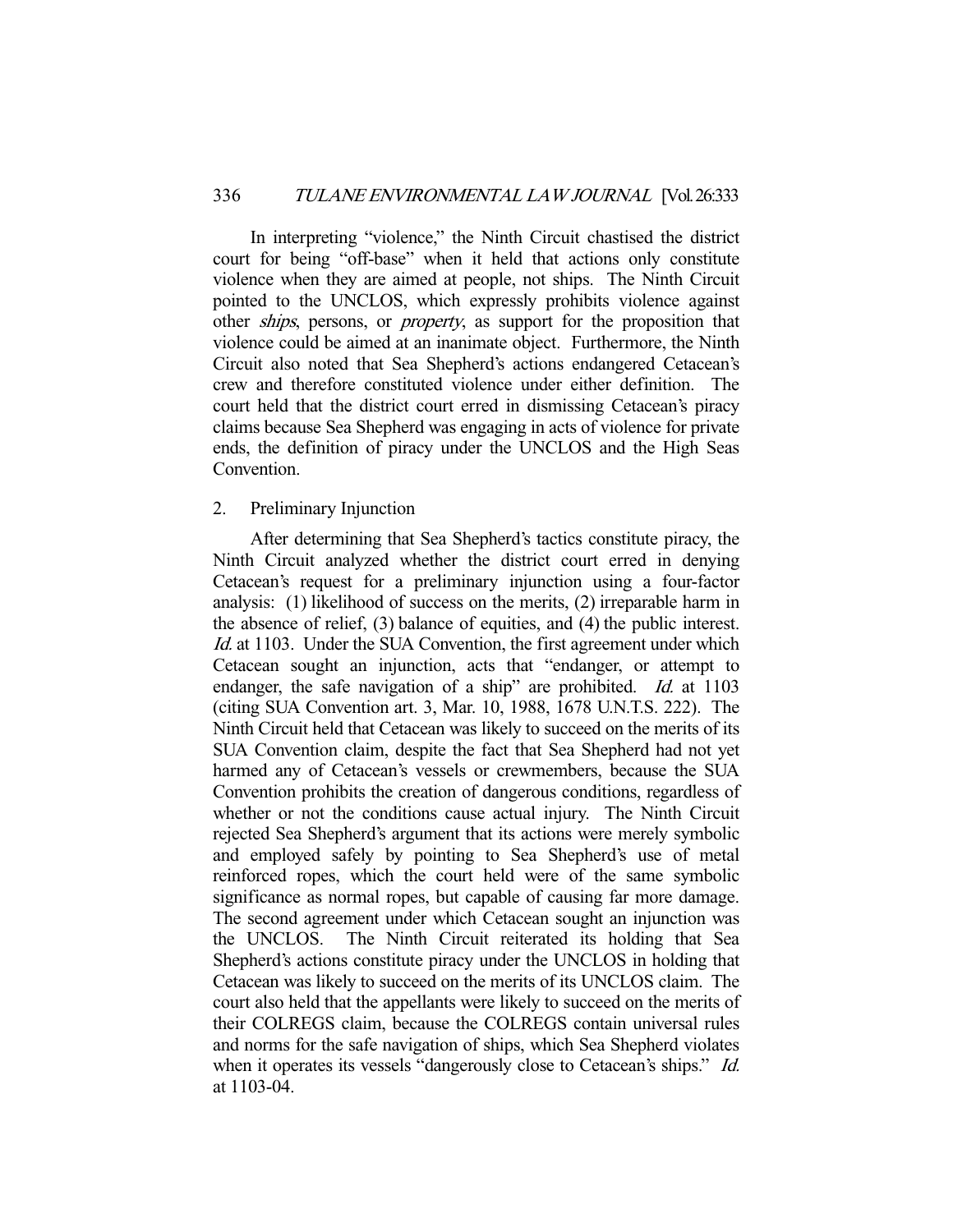The Ninth Circuit overturned the district court's holding that irreparable harm was unlikely, because Sea Shepherd's actions could possibly lead to the immobilization of Cetacean's ships in the frigid waters of the Southern Ocean. *Id.* at 1104. The court pointed to the fact that Sea Shepherd paints its ships with the names and flags of the vessels it has sunk, operates its vessels in a way that is likely to cause collisions, and throws hazardous objects that pose an obvious threat to anyone they hit. The court upheld the district court's holding that the balance of the equities was in Cetacean's favor because Sea Shepherd could not point to any hardship it would suffer if an injunction was granted.

 The Ninth Circuit addressed the public interest in granting Cetacean's request for an injunction. The court reasoned that Cetacean's whaling activity is permitted under the Whaling Convention, which when combined with the Marine Mammal Protection Act—which also permits whaling with a Whaling Convention permit—constitute the definition of the United States' congressional policy on whaling activities. The court further highlighted the public interest in safe navigation on the high seas as shown in the SUA Convention, the UNCLOS, and the COLREGS, all of which, the court held, Sea Shepherd was violating. The Ninth Circuit rejected the district court's interpretation of the public interest in keeping the U.S. courts out of international political controversies by stating that enjoining Sea Shepherd's piracy does not endorse a certain policy on whaling; it only sends the message that piracy in the Southern Ocean will not be tolerated by U.S. courts.

#### 3. Unclean Hands Doctrine

 To conclude its analysis, the Ninth Circuit overturned the district court's holding that Cetacean's request for an injunction should be denied based on the unclean hands doctrine. Id. at 1105-06. The district court held that Cetacean's hands were unclean because it sought relief in a U.S. court after an Australian court issued an injunction that prohibited its actions, which showed Cetacean's disrespect for the judgment of a domestic court. Cetacean I, 860 F. Supp. 2d 1216, 1245-46 (W.D. Wash. 2012). The district court reasoned that Cetacean believed it could violate an Australian injunction without any consequence, but that Sea Shepherd should be placed in contempt of court for violating a U.S. injunction. The Ninth Circuit rejected this holding based on the fact that neither the United States nor Japan recognize Australia's jurisdiction over the Southern Ocean under which Australia issued the injunction against Cetacean. Cetacean II, 708 F.3d at 1105. Moreover, the court reasoned that Cetacean's right to safe navigation and freedom from piracy flows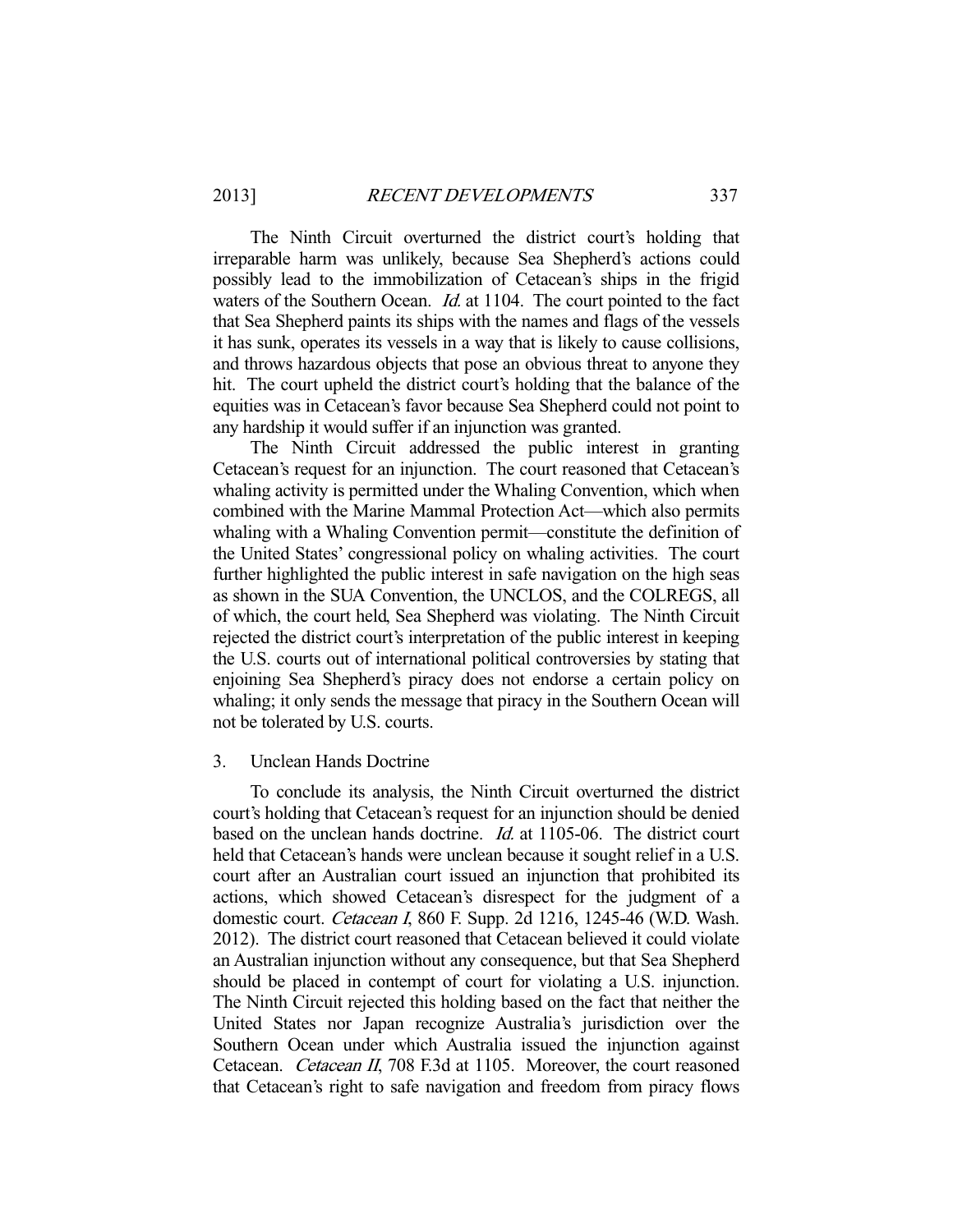automatically from customary international law and treaties and therefore, Cetacean did not have dirty hands in acquiring the rights it now asserts, a requirement of the unclean hands doctrine. *Id.* at 1105-06. The Ninth Circuit held that the district court erred both in dismissing Cetacean's piracy claims against Sea Shepherd and in denying Cetacean's request for an injunction. Id. at 1106. In reaching its conclusions, the Ninth Circuit found the district judge's errors to be so significant that it transferred the case to another district judge.

# C. Analysis

 In overturning the district court's denial of a preliminary injunction and dismissal of piracy claims, the Ninth Circuit restricted the direct action tactics of environmental organizations operating on the world's oceans. The court did not attempt to analyze the validity of Cetacean's actions. Instead, the court focused on the actions of U.S.-based Sea Shepherd in order to avoid taking a stance on the workability of the ICRW. As a result, the court's holding should only be cited for its requirements that direct action tactics be safe and not pose a threat of collision, immobilization, or bodily harm to any other ship or crew on the high seas. It should not be used to support or contest Sea Shepherd's conservation goals or Cetacean's whaling activities.

 A noteworthy detail of the Ninth Circuit's ruling is that it held that environmental goals are considered private ends. The court relied on Belgian courts to reach this conclusion and held that the history of piracy law defines "acts taken for private ends as those not taken on behalf of a state." *Id.* at 1102 (citations omitted). This definition may confuse environmental activist groups that are constantly denied standing because their interests are for the general good of the public, and they are not personally injured. See, e.g., Sierra Club v. Morton, 405 U.S. 727 (1972). However, here, the Ninth Circuit is relying on piracy law, international law, and maritime law, which prohibit aggressive action against another vessel that is not state-sponsored, such as an act of war. Cetacean II, 708 F.3d at 1101-03.

 In response to the Ninth Circuit's holding, Sea Shepherd is seeking to have the case reviewed by the Ninth Circuit en banc. It is unlikely that the Ninth Circuit will condone Sea Shepherd's actions, but the court may take the road of the district court and refuse to use injunctive power to enforce international law. See Cetacean I, 860 F. Supp. at 1246.

Katie S. Cordes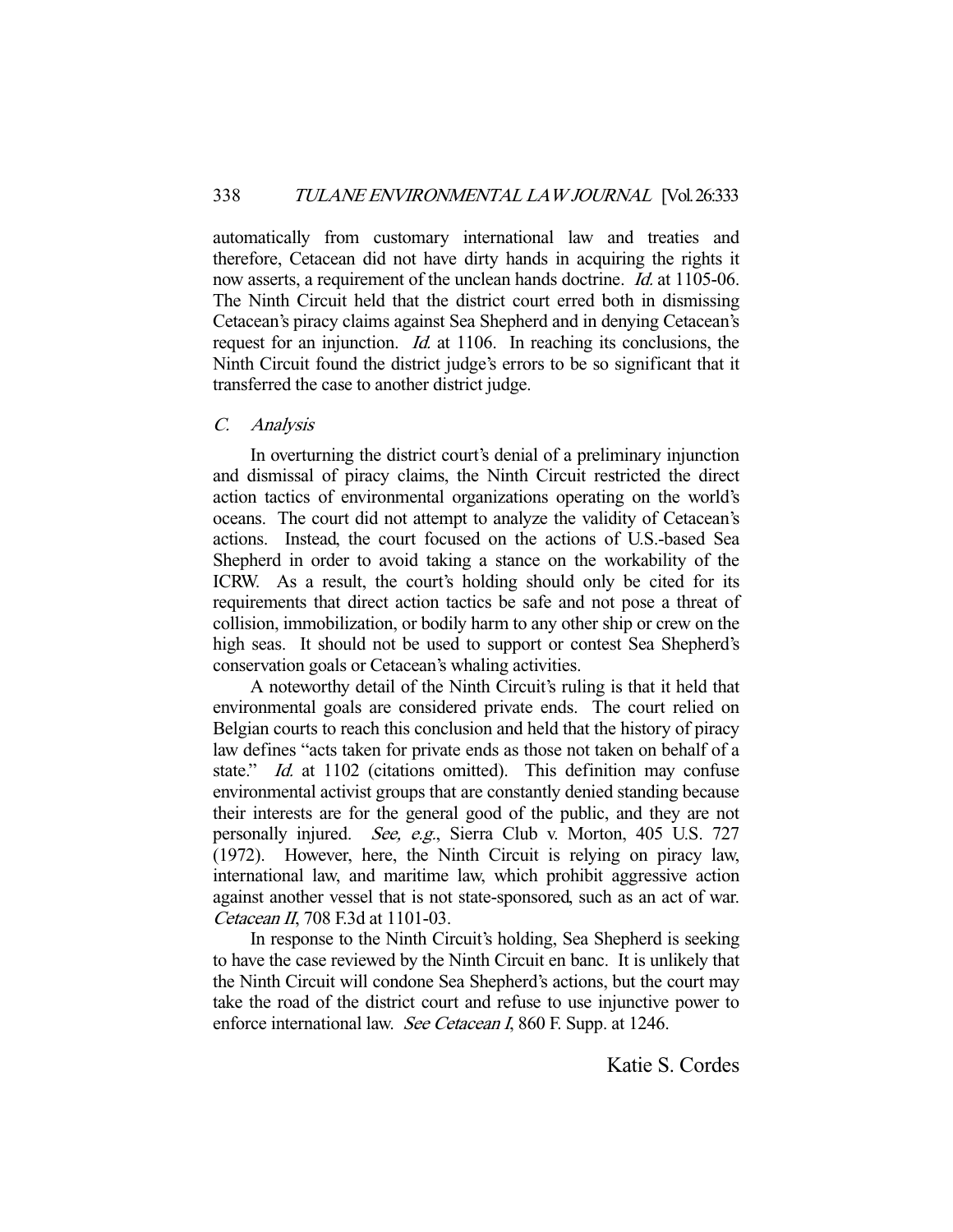# II. ENDANGERED SPECIES ACT—BIOLOGICAL OPINIONS AND NONENFORCEABLE CONSERVATION MEASURES

Center for Biological Diversity v. U.S. Bureau of Land Management, 698 F.3d 1101 (9th Cir. 2012)

 The United States Court of Appeals for the Ninth Circuit held that approvals for the western interstate Ruby Pipeline Project (Project) related to the Endangered Species Act were invalid due to their reliance on beneficial effects of conservation action plan (CAP) measures. Ctr. for Biological Diversity v. U.S. Bureau of Land Mgmt., 698 F.3d 1101 (9th Cir. 2012).

## A. Factual Background

 The Project involves the construction of a 42-inch-diameter natural gas pipeline that extends over 678 miles from Wyoming to Oregon. Id. at 1106. The right of way for the Project covers approximately 2291 acres of federal land and affects the habitat of endangered and threatened fish species, including 209 rivers and streams. In January 2009, Ruby Pipeline L.L.C. (Ruby) filed an application with the Federal Energy Regulatory Commission (FERC) to seek authorization for the Project. Id. at 1108. The Biological Opinion issued by the Fish and Wildlife Service (FWS) concluded that the Project "would adversely affect" nine of the threatened or endangered species and their designated critical habitats. The species include the Lahontan Cutthroat Trout, Warner Sucker, Lost River Sucker, Shortnose Sucker, Modoc Sucker, Colorado Pikeminnow, Humpback Chub, Razorback Sucker, and Bonytail Chub. Nonetheless, the FWS concluded that the Project "would not jeopardize these species or adversely modify their critical habitat." Id. at 1106 (internal quotation marks omitted). In its Biological Opinion, the FWS took into consideration voluntary conservation measures that Ruby had indicated it would facilitate, which the Biological Opinion identified as "reasonably certain to occur." *Id.* at 1109. These voluntary actions were explored in an Endangered Species Conservation Action Plan (CAP). Even though the Project was known to have an adverse effect on the nine listed species, the FWS concluded in its Biological Opinion that the Project was "not likely to jeopardize the continued existence" of the affected species or their critical habitat. Along with the Biological Opinion, the FWS issued an Incidental Take Statement that authorized the potential destruction of the Lahontan Cutthroat Trout, Warner Sucker, Modoc Sucker, Lost River Sucker, and Shortnose Sucker as long as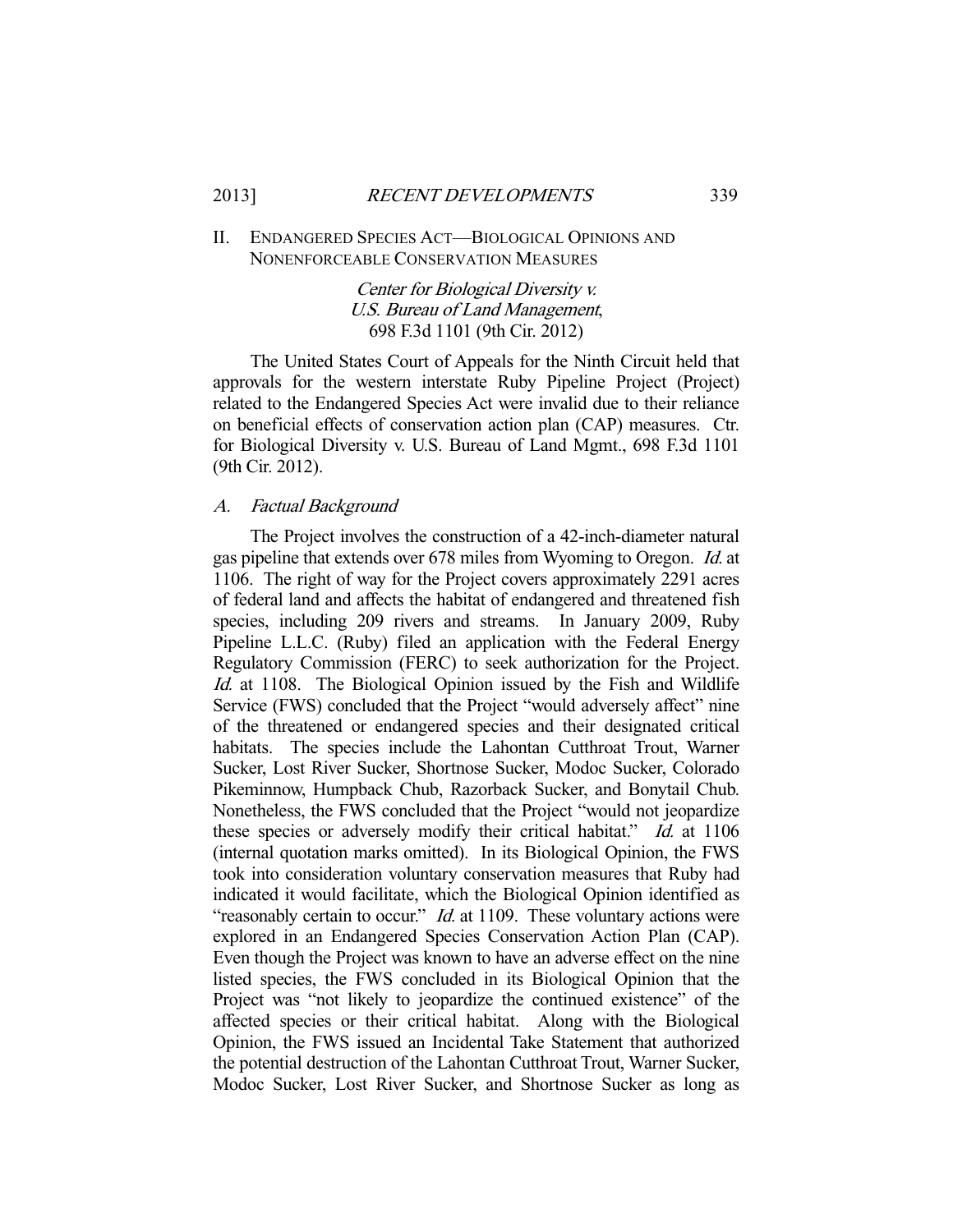certain terms and conditions were met. The plaintiffs brought claims that the Biological Opinion and the Incidental Take Statement were arbitrary and capricious because:

(1) the Biological Opinion's "no jeopardy" and "no adverse modification" determinations relied on protective measures set forth in a conservation plan not enforceable under the ESA; (2) the Biological Opinion did not take into account the potential impacts of withdrawing 337.8 million gallons of groundwater from sixty-four wells along the pipeline; (3) the Incidental Take Statement miscalculated the number of fish to be killed, by using a "dry-ditch construction method" for water crossings; and (4) the Incidental Take Statement placed no limit on the number of "eggs and fry" of threatened Lahontan cutthroat trout to be taken during construction.

## Id. at 1106.

## B. Legal Background

 Under section 7 of the Endangered Species Act, a federal agency must "insure that any action authorized, funded, or carried out by such agency . . . is not likely to jeopardize the continued existence of any endangered species or threatened species or result in the destruction or adverse modification of [critical] habitat of such species." 16 U.S.C.  $\S$  1536(a)(2) (2006). To comply with this requirement, there are specific procedural duties that federal agencies must follow. These legal requirements include the preparation of a "biological assessment" to determine whether a listed species or critical habitat "are likely to be adversely affected" by the proposed action before any "major construction activities." 50 C.F.R. § 402.12(a)-(b) (2012). If the major construction activity being vetted falls under the "are likely to be adversely affected" category, then the action agency must formally consult with the appropriate wildlife agency, which was the FWS in this case. *Ctr. for Biological Diversity*, 698 F.3d at 1107 (citing 50 C.F.R. § 402.14). This must be done before undertaking the major construction activity. When formal consultation takes place, the FWS must "[f]ormulate its biological opinion as to whether the action, taken together with cumulative effects, is likely to jeopardize the continued existence of listed species or result in the destruction or adverse modification of critical habitat." 50 C.F.R.  $\frac{6}{9}$  402.14(g)(4). If a conclusion is reached that jeopardy or adverse modification is likely to occur, and the project applicant moves forward anyway, it may be subject to penalties. *Ctr. for Biological Diversity*, 698 F.3d at 1107 (citing Bennett v. Spear, 520 U.S. 154, 170 (1997)). Any project applicant or federal agency could be subject to substantial civil and criminal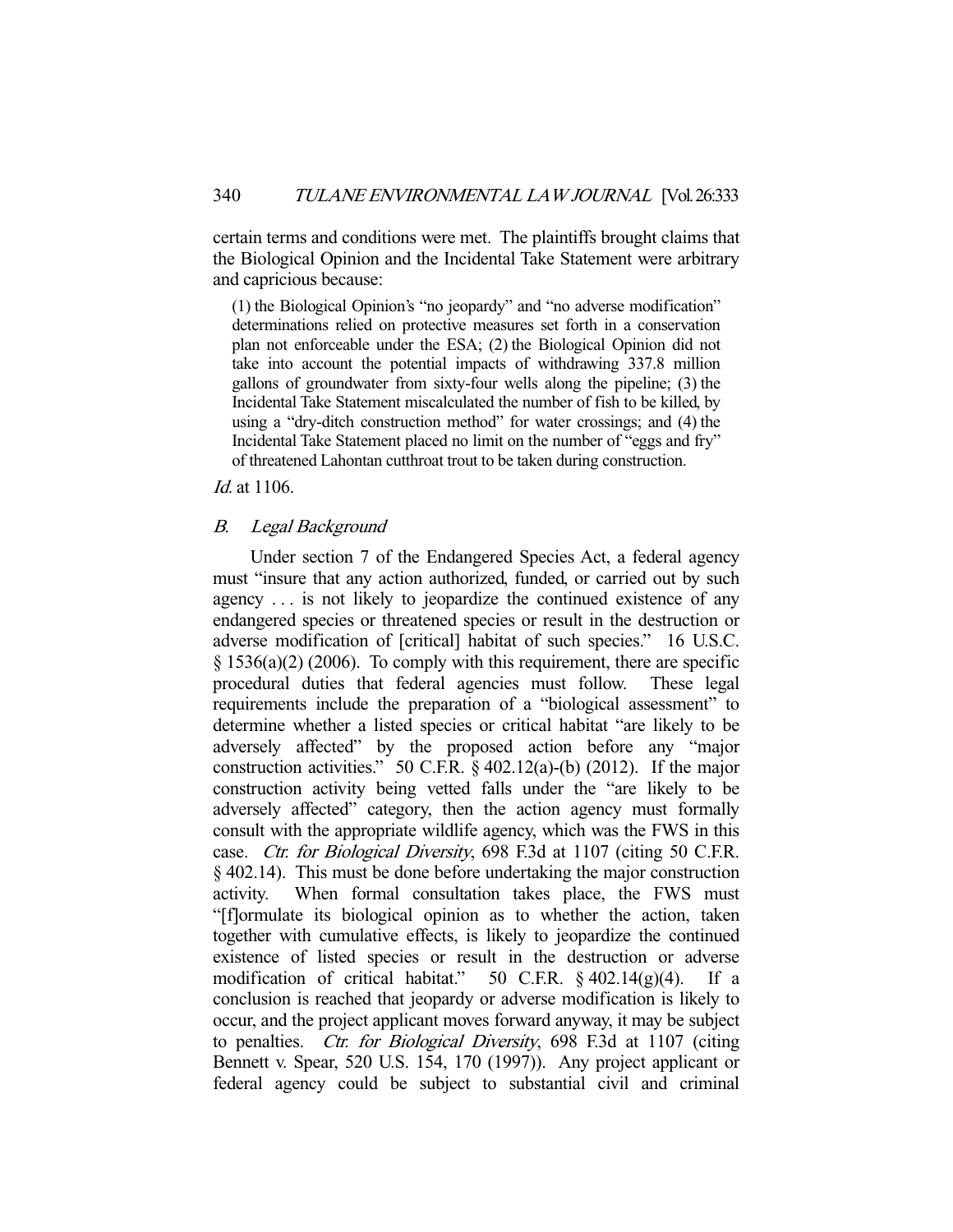penalties. If instead, the FWS concludes that no jeopardy or adverse modification is likely and only a "incidental take" will occur, then the FWS will issue with its biological opinion an incidental take statement authorizing the action. Id. at 1107-08.

#### C. The Court's Decision

 The Court primarily dealt with the ESA's "no jeopardy" conclusion. Id. at 1106. The Court agreed with two of the plaintiff's arbitrary and capricious arguments because the "no jeopardy" and "no adverse modification" determinations in the Biological Opinion relied on the CAP that the Court determined was not enforceable under the ESA. The Biological Opinion was also held to be arbitrary and capricious because the Biological Opinion did not consider the impacts of withdrawing 338 million gallons of groundwater from 64 wells along the pipeline.

 The Court came to the conclusion that the CAP voluntary actions should have been part of the proposed action, which would have made the actions enforceable under the ESA. Id. at 1117. Because the voluntary actions were currently only found in the CAP in their present state, they were not enforceable under the ESA. Thus, the FWS had no way to penalize Ruby if it did not abide by its CAP commitments. *Id.* at 1113. Because the CAP wasn't part of the proposed action, the FWS "should not have treated its anticipated benefits as background cumulative effects and used them as a basis for determining the likely effects of the Project. Doing so rendered the [CAP] unenforceable under the ESA, depriving FWS of the power to ensure that the measures were actually carried out." Several consequences were laid out by the Court, such as that the FWS could not reopen the consultation process when promised conservation measures are not taken. Also, the possibility of criminal penalties and the exposure to citizen suits would also be absent. The Court then described how conservation agreements can be included in the consultation process:

[A] conservation agreement entered into by the action agency to mitigate the impact of a contemplated action on listed species must be enforceable under the ESA to factor into the FWS's "biological opinion as to whether [an] action, taken together with cumulative effects, is likely to jeopardize the continued existence of listed species or result in the destruction or adverse modification of critical habitat." 50 C.F.R.  $\S$  402.14(g)(4). Congress did not contemplate leaving the federal government's protection of endangered and threatened species to mechanisms other than those specified by the ESA, the statute designed to accomplish that protection. Rather, it entrusted the federal government's protection of listed species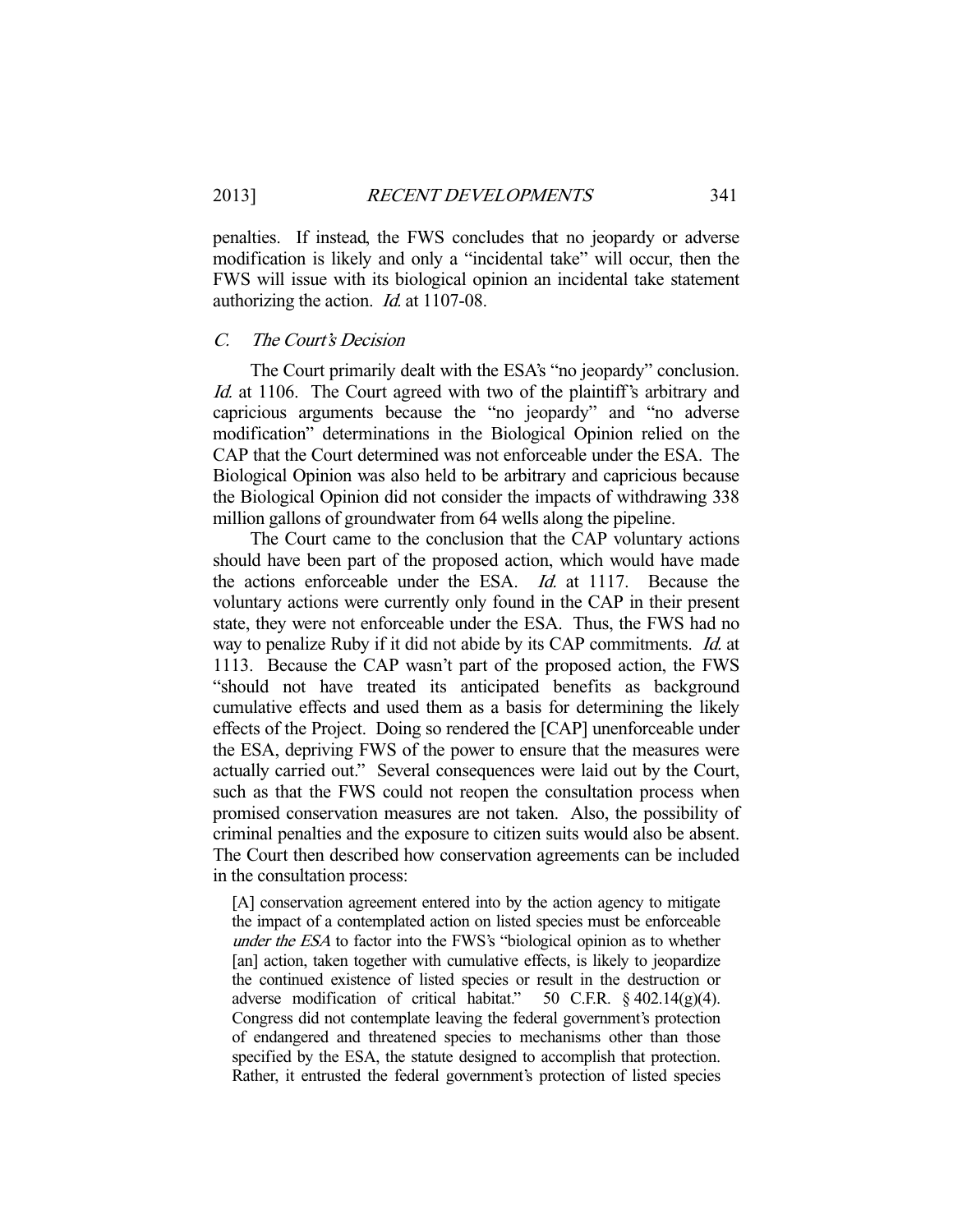and critical habitat to the Act's own provisions, and to the FWS, the agency with the expertise and resources devoted to that purpose.

#### *Id.* at 1117.

 The Court went on to agree with the plaintiffs' second argument regarding the failure of the FWS to address the effects that the withdrawal of groundwater by Ruby would have on listed species. *Id.* at 1123. The Court found that both groundwater and surface water were both part of the same hydrologic cycle and that the depletion of one would have an effect on the other. Agreeing with both of these arguments, the Court concluded that the Biological Opinion was invalid. Id. at 1128. Because of this, the Court vacated the Biological Opinion and remanded the case. The FWS must revise the Biological Opinion to address impacts of groundwater withdrawals on listed fish and critical habitat as well as categorize and treat the CAP voluntary actions as interrelated actions under the ESA only.

# D. Conclusion

 This case clarifies what conservation measures can be included in a jeopardy assessment by holding that the proposed measures must be enforceable under the ESA. This ruling "insure[s] that any action authorized, funded, or carried out by such agency . . . is not likely to jeopardize the continued existence of any endangered species or threatened species or result in the destruction or adverse modification of [critical] habitat of such species" by requiring CAP plans to be enforceable under the ESA as opposed to voluntary. See 16 U.S.C.  $§ 1536(a)(2)$  (2006). Taking voluntary actions as a given does not "insure" protection of species and critical habitat. Dedicated to Daniella Farias.

# Richard M. Walker

# III. MIGRATORY BIRD TREATY ACT—COMMERCIAL ACTIVITIES

United States v. CITGO Petroleum Corp., No. C-06-563, 2012 WL 3866857 (S.D. Tex. Sept. 5, 2012)

 On September 5, 2012, the United States District Court for the Southern District of Texas, Corpus Christi Division, denied CITGO Petroleum Corporation and Citgo Refining and Chemicals Company, L.P.'s (CITGO) motion to vacate conviction. United States v. CITGO Petroleum Corp., No. C-06-563, 2012 WL 3866857, at \*1 (S.D. Tex.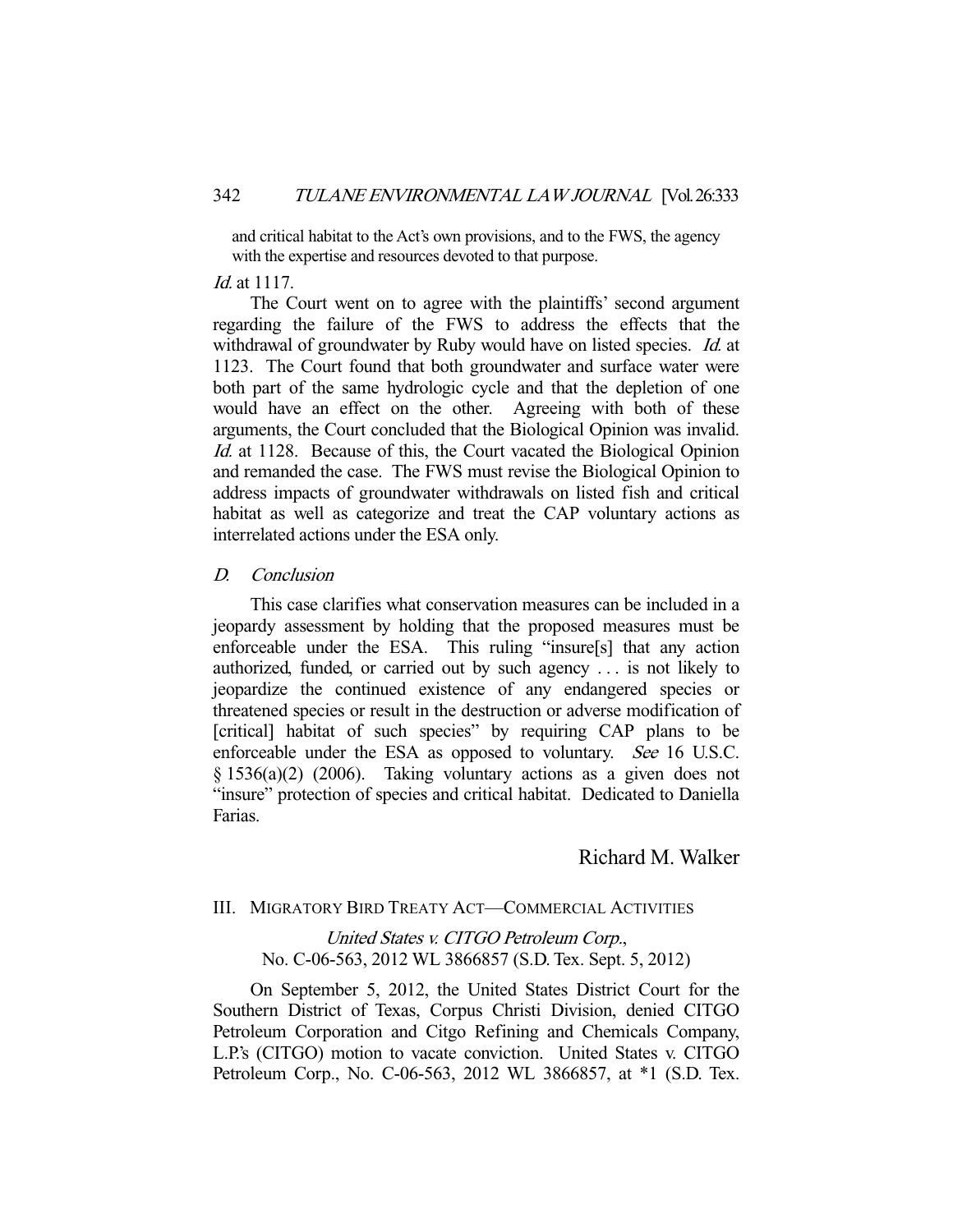Sept. 5, 2012). Years earlier, in a 2007 bench trial, CITGO was convicted of three counts of "unlawfully taking and aiding and abetting the taking of migratory birds," a strict liability class B misdemeanor under the Migratory Bird Treaty Act (MBTA). This decision reinforced the power of the MBTA to protect fowl from a variety of nonhunting, commercial activities wherein migratory birds could be unintentionally killed or trapped. See id. at \*2-3.

## A. Factual and Procedural Background

 The MBTA serves to protect "migratory bird species that are native to the United States or its territories." 16 U.S.C. § 703(b)(1) (2006). In relevant part, the MBTA criminalizes the hunting, taking, capturing, killing, possessing, or pursuit of migratory birds "by any means or in any manner," or the attempt to do the same, without proper permitting. *Id.* § 703(a). As punishment for violations, the MBTA creates three classes of crimes: (1) a strict liability Class B misdemeanor, (2) a felony for a knowing sale, and (3) a Class A misdemeanor for the placement of bait for the purpose of aiding in taking migratory birds. CITGO Petroleum Corp., 2012 WL 3866857, at \*1 (citing 16 U.S.C. § 707).

 In this case, CITGO was convicted of three Class B misdemeanors for the unlawful taking and aiding and abetting the taking of migratory birds. At trial, the Government presented evidence that a variety of migratory birds had flown into, and become trapped in, open-top petroleum refinery tanks owned and maintained by CITGO. As the birds flew into the tanks, they would become trapped in the oil and perish. Because the waterfowl were eventually found in the CITGO tanks, the Government construed the deaths as the unlawful taking of migratory birds, as contemplated within the MBTA. The trial court agreed. In response, CITGO filed a motion to vacate conviction on the grounds that the Government's indictment failed to properly state an offense, pursuant to Federal Rule of Criminal Procedure 12. Under Rule 12, "at any time while the case is pending, the court may hear a claim that the indictment or information fails . . . to state an offense." *Id.* (quoting FED. R. CRIM. P. 12(b)(3)(B) (internal quotation marks omitted)). This opinion results.

# B. The Court's Decision

 Senior District Judge John D. Rainey of the Southern District of Texas, Corpus Christi Division, ultimately denied CITGO's motion to vacate conviction. CITGO Petroleum Corp., 2012 WL 3866857, at \*1. In doing so, the court rejected CITGO's argument that the MBTA does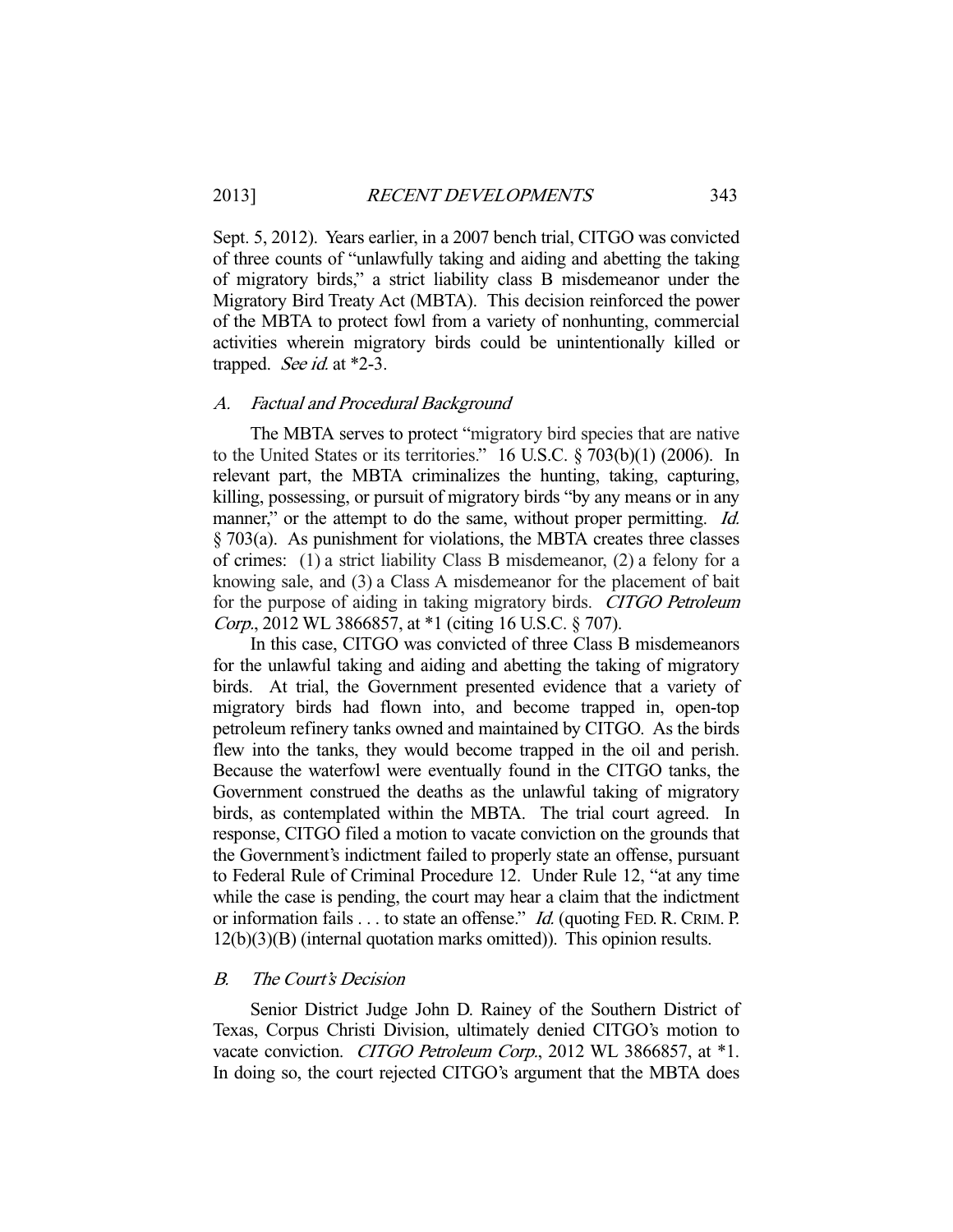not implicate "commercial activities in which migratory birds are unintentionally killed as a result of activity completely unrelated to hunting, trapping, or poaching," such as the oil refinery operations in which CITGO was engaged. *Id.* at  $*2$ . CITGO argued that because its refinery tanks were not operated for the purpose of hunting or trapping migratory birds, they were outside the scope of the MTBA, and thus, the indictment failed to state an offense. In response, the Government cited the "by any means or in any manner" clause in the MTBA, arguing that it indicated that any trapping or killing of birds, even if unintentional or not done through hunting or poaching, would serve as a violation of the MTBA. *Id.* (quoting 16 U.S.C. § 703(a) (internal quotation mark omitted)).

 In issuing its decision, the court was forced to weigh two competing lines of judicial interpretation regarding the scope and intent of the MTBA. *Id.* at \*2-3. The court noted that while "[a] number of courts have determined that the MTBA is limited in its intended scope to the types of activities engaged in by hunters and poachers and does not extend to other acts that indirectly or unintentionally cause the death of protected birds," "[a]n almost equal number of courts" have held the opposite, extending the MTBA to a much wider variety of conduct. Id. at \*2. Muddying the waters is the lack of a clear decision by the United States Court of Appeals for the Fifth Circuit addressing the specific purview of the MTBA—that is, whether the MTBA applies solely to hunters and poachers or to a broader range of individuals and companies. See id. at \*4. In many ways, the Southern District of Texas bypassed this question by instead focusing on the nature of the offense that the MTBA creates.

 The court noted that the Fifth Circuit has held that violations of the MTBA, under section 703, are strict liability offenses, meaning that an individual or corporation need not specifically intend to kill or trap migratory birds to be found guilty. Congress has also repeatedly reinforced this notion of strict liability for misdemeanor MTBA offenses. Id. (citing United States v. Morgan, 311 F.3d 611, 651 (5th Cir. 2002)). CITGO argued that in this case, "to hold it strictly liable under the MTBA and extend the statute 'to reach other activities that indirectly result in the deaths of covered birds would yield absurd results.'" However, the court here ultimately assigned strict liability to CITGO based on the quality and illegality of its activity that caused the birds' deaths—the refining process that used open-air waste oil tanks. See id. at \*6.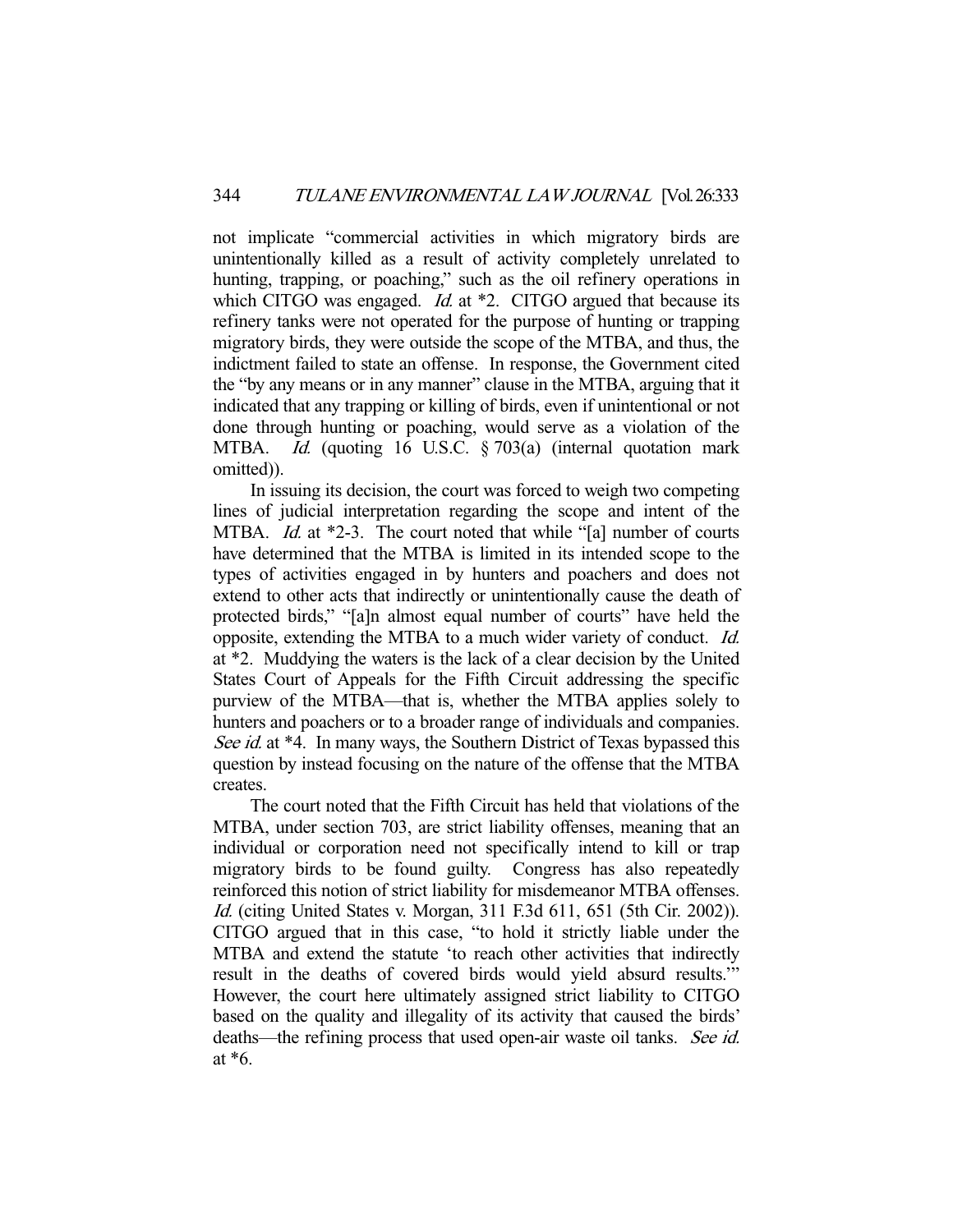The two CITGO tanks at issue in this case were both without protective roofing or netting, causing the waste oil to be open to the outside air and to migratory fowl. Id. at \*7. In a separate jury trial, CITGO was also found guilty of Clean Air Act (CAA) violations due to its failure to install protective roofing on the waste tanks. Id. at \*1. In addition to the relevant CAA provisions, the Texas Administrative Code mandates that open-top storage tanks containing oil film or accumulation be covered so as to "render [them] harmless to birds" and warns that "an operator who . . . does not take protective measures necessary to prevent harm to birds ... may incur liability." *Id.* at \*6-7 (quoting 16 TEX. ADMIN. CODE § 3.22 (1991)). Though the court acknowledged that the Fifth Circuit has yet to decide "whether oil companies can be held liable under the MTBA when migratory birds are killed as a result of their operations," it differentiated between the legal actions of oil companies and CITGO's illegal actions in this case. Id. at \*5-6.

 In approaching CITGO's motion to vacate conviction, the court adopted the reasoning of the United States Court of Appeals for the Tenth Circuit, as embodied in United States v. Apollo Energies, Inc., 611 F.3d 679 (10th Cir. 2010). See id. at \*5. In Apollo, migratory birds died as the result of nesting in the defendant-oil companies' drilling equipment, and Apollo Energies and the other defendants were convicted under the MBTA. The Tenth Circuit held that because "due process requires that criminal defendants have adequate notice that their conduct is a violation of the law, 'a strict liability interpretation of the MBTA . . . satisfies due process only if defendants proximately caused the harm to protected birds." Id. (quoting Apollo, 611 F.3d at 686). In Citgo Petroleum Corp., the court found that CITGO's illegal acts—the failure to cover oil tanks—directly resulted in the death of migratory birds. Id. at  $*7$ . Additionally, the court held that the birds' deaths were reasonably foreseeable, given the evidence presented at trial and the fact that "CITGO was aware [of the bird deaths] for years and did nothing to stop it." Id. at \*8. CITGO's motion to vacate conviction was therefore denied.

# C. Analysis and Conclusion

The Southern District of Texas's denial in United States v. CITGO Petroleum Corp. serves as a limited victory for the enforcement powers of the MBTA. This decision enforces the notion that the MBTA may apply to commercial activities that result in the death or trapping of migratory birds, beyond simple hunting or poaching. However, it is unclear that this enlargement of the MBTA's purview extends beyond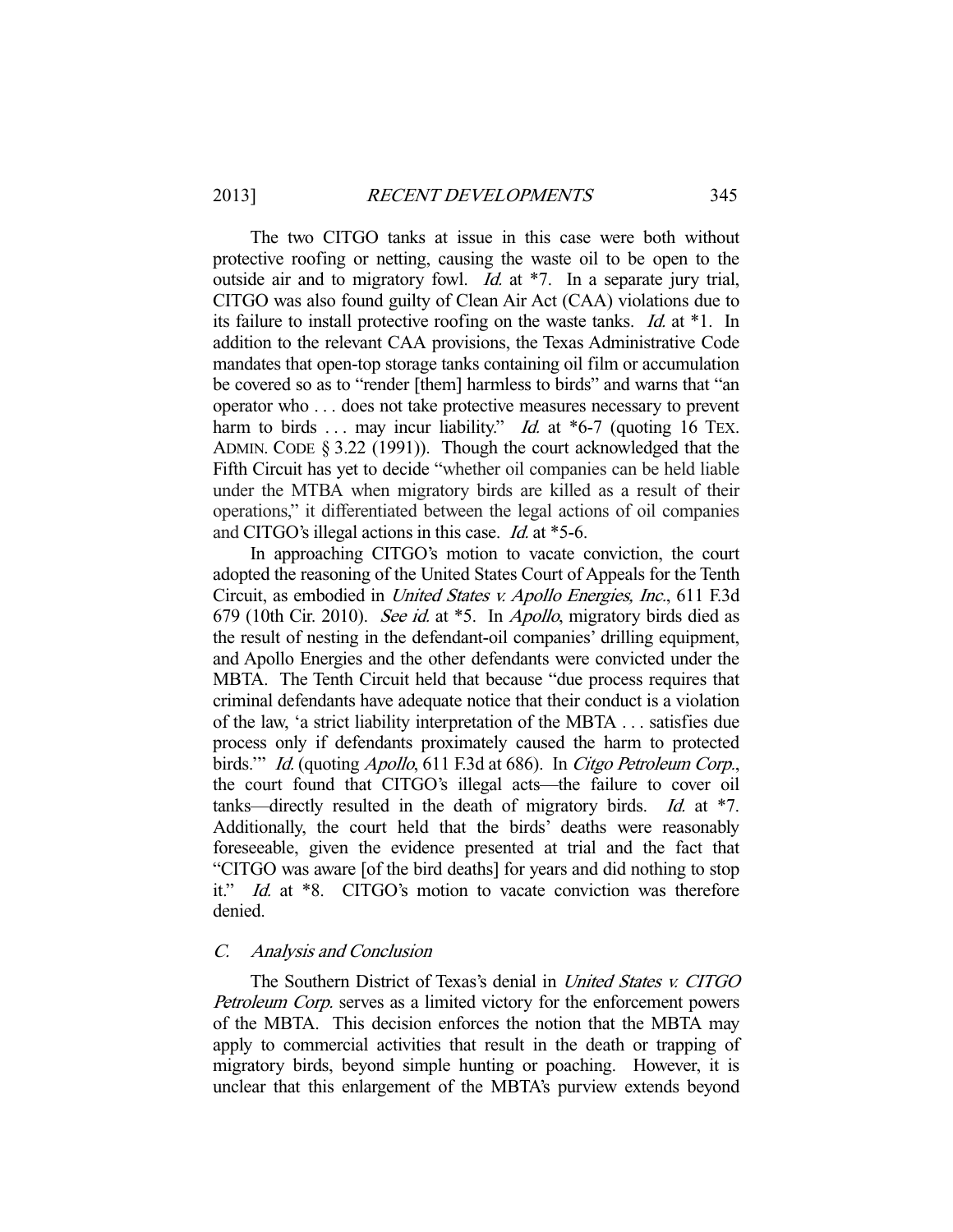already illegal actions—such as CITGO's failure to cover the waste oil tanks.

# Charell Arnold

# IV. CLEAN AIR ACT ENFORCEMENT—IMPLICATIONS OF THE OBAMACARE DECISION

National Federation of Independent Business v. Sebelius, 132 S. Ct. 2566 (2012)

 The Clean Air Act (CAA) was created to combat deteriorating air quality in many parts of the nation, a problem traceable to the failure of states to maintain a regulatory scheme that could keep ahead of growing industry and an accompanying increase in pollution. See 42 U.S.C. § 7401 (2006). In approaching this large-scale problem, the CAA designated states as the primary actors in the implementation of the broad new environmental regulatory scheme, while the federal government, through the Environmental Protection Agency (EPA), would receive authority to oversee and enforce regulations. *Id.* §§ 7410, 7413. The form of "cooperative federalism" taken on by the CAA has been criticized for leaving the federal government without the necessary tools to implement needed improvements in interstate air pollution regulation, and conversely, it is often criticized for granting the federal government excessive authority over states. See, e.g., Kay M. Crider, Note, *Interstate* Air Pollution: Over a Decade of Ineffective Regulation, 64 CHI.-KENT L. REV. 619 (1988); Arnold W. Reitze, Jr., Air Quality Protection Using State Implementation Plans—Thirty-Seven Years of Increasing Complexity, 15 VILL. ENVTL. L.J. 209, 344 (2004).

 In the CAA, Congress created National Ambient Air Quality Standards (NAAQS). 42 U.S.C. § 7409. The EPA was tasked with establishing air quality standards, while the states were given discretion in designing plans to meet these standards. Id. §§ 7409-7410. The 1990 amendments to the CAA established controversial sanction provisions that allow the federal government to withhold highway funding for states that fail to comply with NAAQS and/or to impose an emissions reduction offset ratio of 2:1 for new sources in nonattainment areas. Id. § 7509(b)(1)-(2). The power to withhold highway funding for noncompliance with the CAA remains controversial, and the debate has changed in light of the recent *Sebelius* decision.

 The United States Supreme Court's recent decision in National Federation of Independent Business v. Sebelius, 132 S. Ct. 2566 (2012),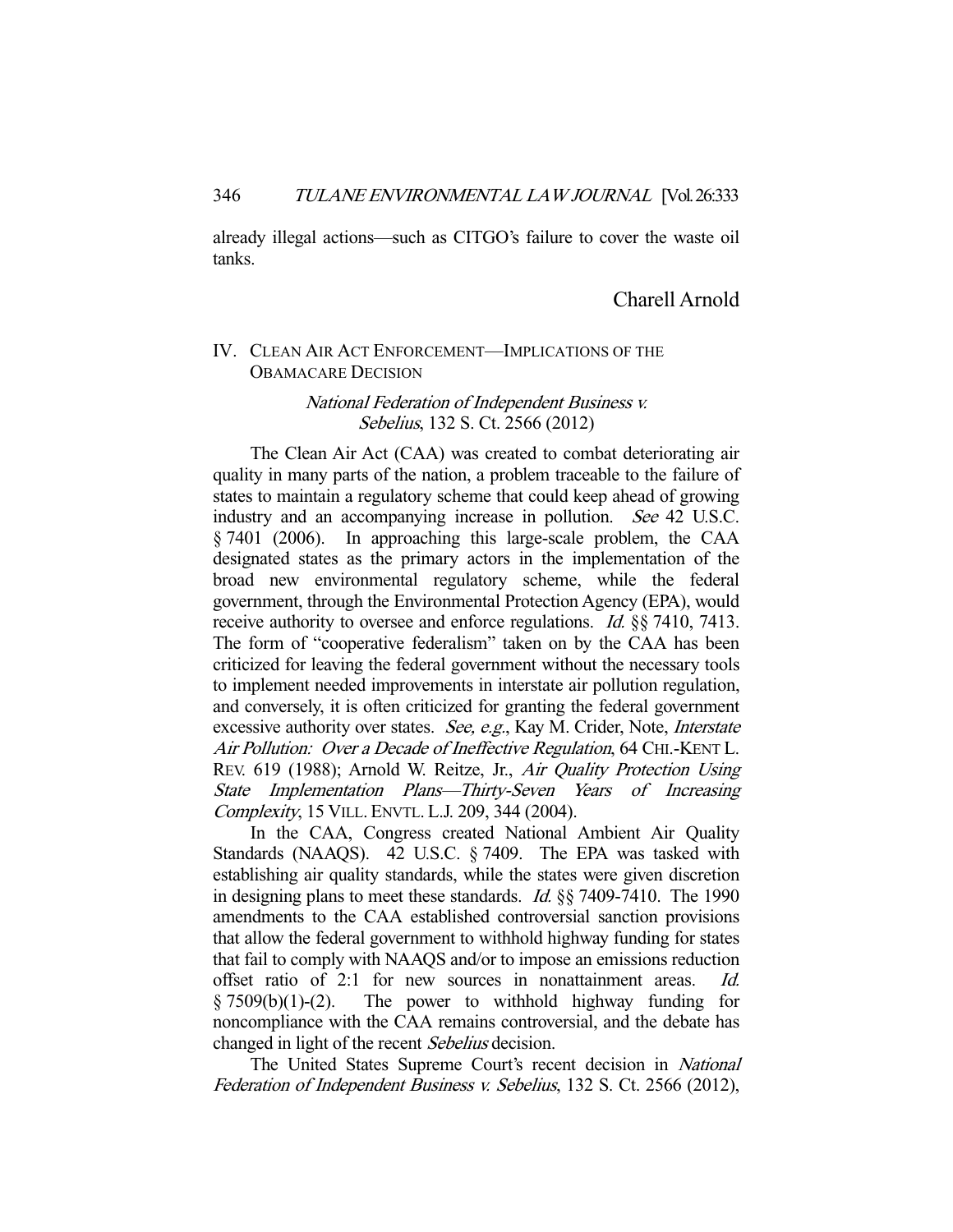has changed the debate on the constitutionality of the 2010 Patient Protection and Affordable Care Act (ACA). The ACA proposed a Medicaid expansion program that would have required states to cover a significantly larger portion of citizens under their Medicaid programs, or else lose potentially all Medicaid funding. Id. at 2662 (explaining that coverage will extend to all individuals who are under age sixty-five and have incomes below 133% of the federal poverty line) (citing 42 U.S.C.  $\S$  1396a(a)(10)(A)(i)(VIII) (2006)). Twenty-six states and the National Federation of Independent Business brought suit in federal court alleging that the Medicaid expansion constituted an abuse of Congress's spending power. *Id.* at 2572. In Sebelius, the Supreme Court held that the "threatened loss of over 10 percent of a State's overall budget . . . is economic dragooning that leaves the States with no real option but to acquiesce." Id. at 2605.

The holding in *Sebelius* has raised new questions over EPA's authority to withhold highway funding for states failing to comply with the CAA. The Supreme Court rejected the provisions in the ACA granting the Secretary of Health and Human Services the authority to declare that "further [Medicaid] payments will not be made to [a] State" that in the opinion of the Secretary, is not in compliance with federal Medicaid mandates. Id. at 2604 (quoting 42 U.S.C. § 1396c (internal quotation marks omitted)). In finding that the threatened penalty exceeded Congress's authority, the Court held that the "financial 'inducement' Congress has chosen is much more than 'relatively minor encouragement'—it is a gun to the head." *Id.* (quoting South Dakota v. Dole, 483 U.S. 203, 211 (1987)).

The Court distinguished the facts in the *Sebelius* case from those in South Dakota v. Dole, in which the Court reviewed legislation that would allow states to withhold highway funding for states choosing not to implement a twenty-one-year-old alcohol consumption age. The Court held that the threatened withholding in *Dole* amounted to "less than half of one percent of South Dakota's budget," while the threatened loss of Medicaid funding would account for "10 percent of a State's overall budget." *Id.* at 2604-05. The Court observed that Medicaid comprises the largest source of federal funding to states by far, accounting for 42.3% of all federal outlays to states and 21.86% of all state expenditures. Id. at 2662, 2664. The Court stated, "The States are far less reliant on federal funding for any other program [than they are on Medicaid funding]." *Id.* at 2663. The Court further observed, "[E]ven in States with less than average federal Medicaid funding, that funding is at least twice the size of federal education funding [the next largest source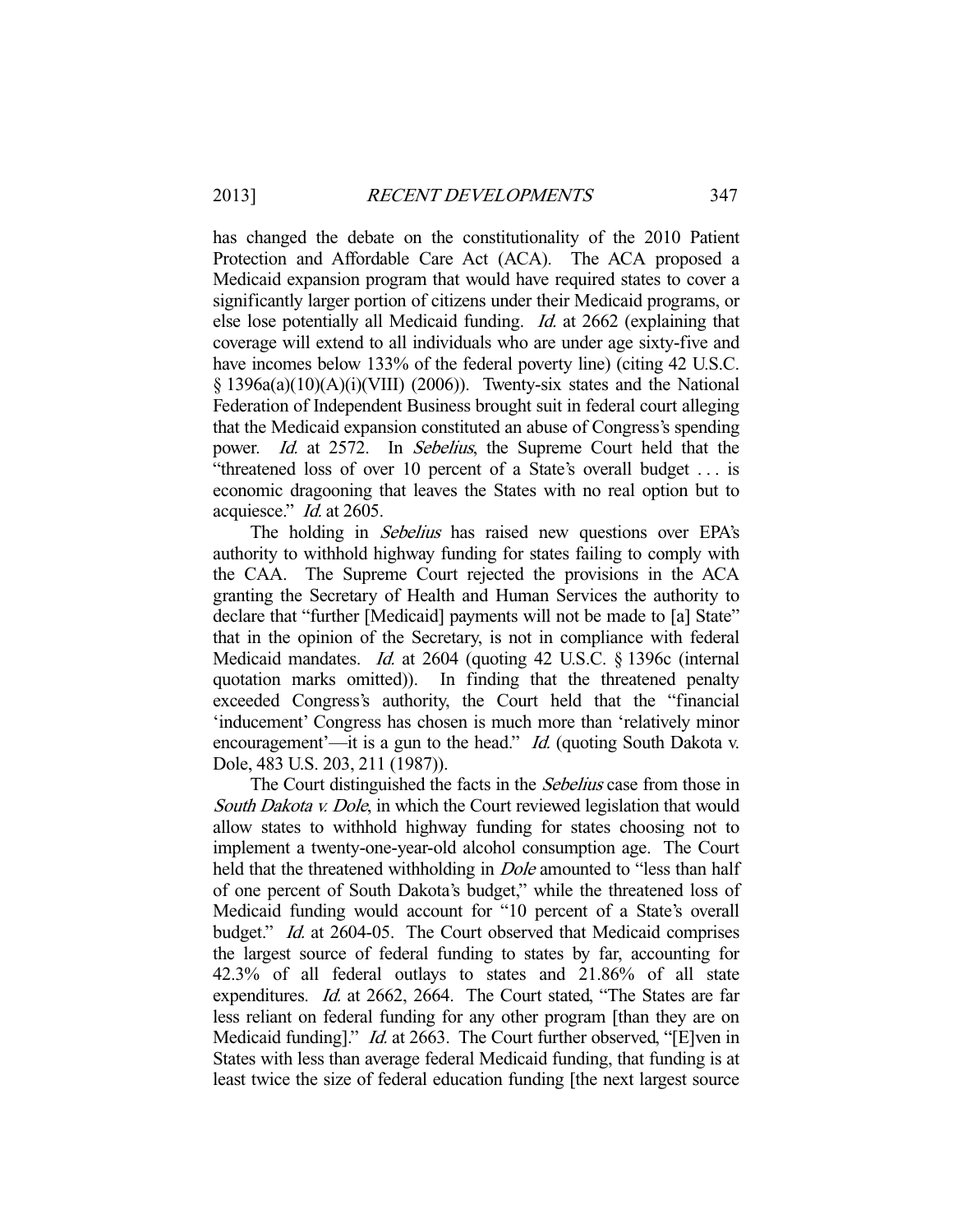of federal spending after Medicaid] as a percentage of state expenditures." Id. at 2664.

 This holding implicates the CAA because it provides states with new authority for challenging congressional power. If the Affordable Care Act is unduly coercive because it threatens to withdraw large amounts of Medicaid funds, then by analogy, the CAA might be found coercive for threatening the withdrawal of large amounts of highway funds.

 The Court went to great lengths to establish the unique size of the sanction in *Sebelius* by describing the ACA's conditions as "quite unlike anything that we have seen in a prior spending-power case." The Court also commented, "If the anticoercion rule does not apply in this case, then there is no such rule."). Id. at 2662. The Court distinguished Medicaid funds from other major programs, saying, "In Arizona . . . although federal Medicaid expenditures are equal to 33% of all state expenditures, federal education funds amount to only 9.8% of all state expenditures." *Id.* at 2663-64.

The problem with *Sebelius* is that it suggests Congress clearly exceeded its power with the Affordable Care Act, but the exact point at which federal power impinges upon state autonomy by becoming unduly coercive remains ambiguous and may leave fertile ground for litigation. Some have criticized the *Sebelius* holding for leaving a helplessly ambiguous standard for determining coercive federal action. As Professor Erin Ryan states, the "I-know-it-when-I-see-it reasoning" used in the Sebelius decision "won't do when assessing the labyrinthine political dimensions of intergovernmental bargaining." Erin Ryan, Spending Power Bargaining After ObamaCare, ENVTL. L. PROF BLOG (July 20, 2012), http://lawprofessors.typepad.com/environmental\_law/ 2012/07/Spending-power-bargaining-after-obamacare.html.

 However, the decision seems to make clear that while true coercion can exist, a ruling that a federal funding condition is unduly coercive requires a finding that the condition is uniquely severe and would have a devastating economic effect. As Professor Jonathan Adler observes: "For many states, federal highway funds represent the lion's share of their transportation budget. As a consequence, threatening to take highway funds may strike some courts as unduly coercive under [Sebelius]." Jonathan Adler, Could the Health Care Decision Hobble the Clean Air Act?, PERCOLATOR (July 23, 2012), http://perc.org/blog/could-healthcare-decision-hobble-clean-air-act. However, the Federal Government spent \$275 billion on Medicaid in 2011, versus \$40 billion on highway funding. Brad Plumer, How the Supreme Court's Health Care Ruling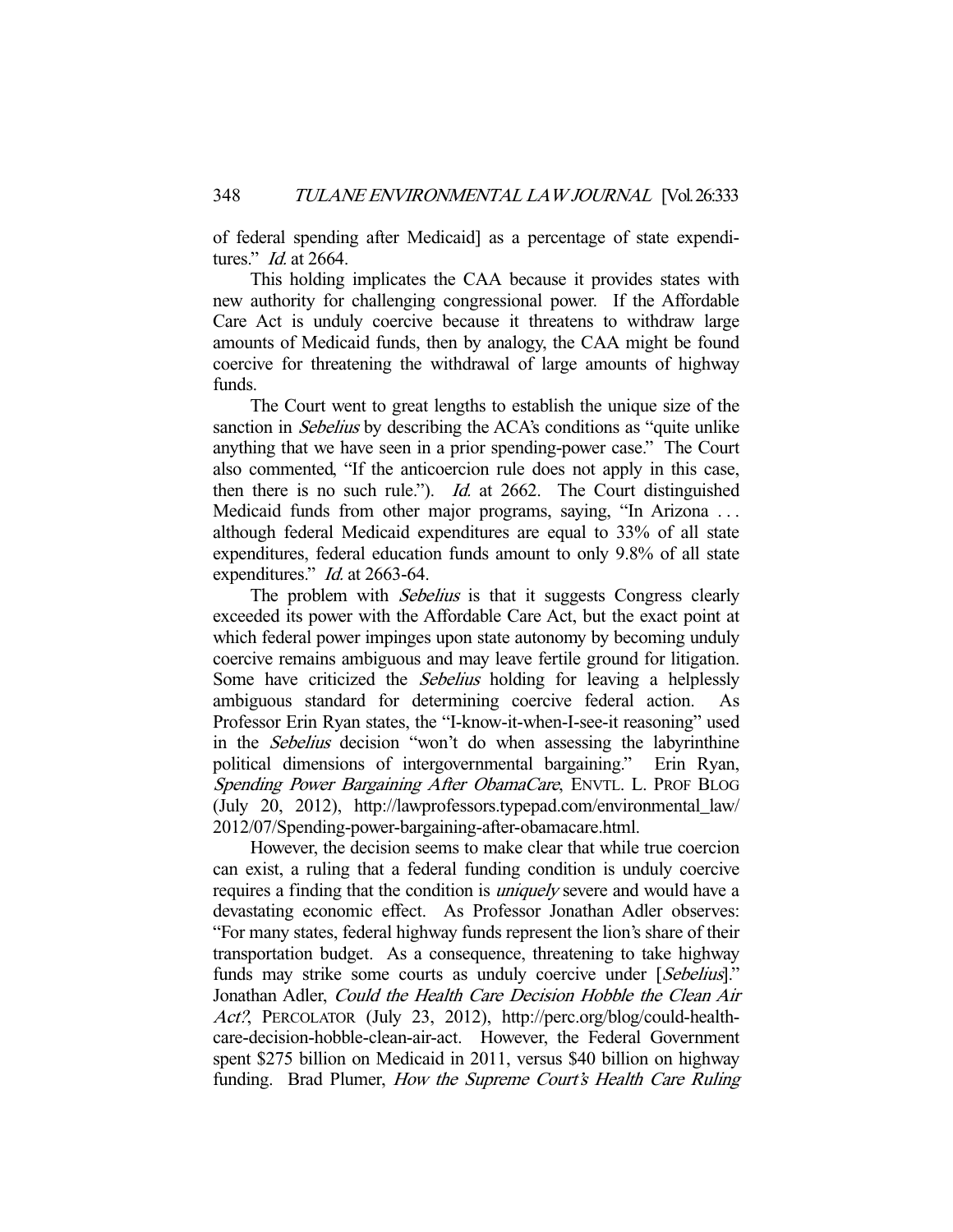Could Weaken the Clean Air Act, WASH. POST WONKBLOG (July 27, 2012, 1:36 PM), http://www.washingtonpost.com/blogs/wonkblog/wp/ 2012/07/27/how-the-supreme-courts-health-care-ruling-could-weakenthe-clean-air-act/. Although federal outlays for highway funding are by no means insubstantial, the vast discrepancy between the massive amount set aside for Medicaid and the relatively small amount allotted for highway funding matters a great deal when analyzing coercive funding conditions under Sebelius.

It remains to be seen how the *Sebelius* decision will be used to challenge the sanction provisions of the Clean Air Act. While it may be used to challenge the provisions as unduly coercive, there is a significant difference in the nature of the threatened funds in each instance. Furthermore, there are other significant factors not discussed here. However, on the issue of coercivity, it seems more likely than not that the CAA's sanction provisions will not be overturned because of the *Sebelius* holding.

Joe Spivey

#### V. ENDANGERED SPECIES ACT

# In re Polar Bear Endangered Species Act Listing & Section 4(d) Rule Litigation, 709 F.3d 1 (D.C. Cir. 2013)

 After the Center for Biological Diversity petitioned the Secretary of the Interior in 2005 to list the polar bear under the Endangered Species Act (ESA), the United States Fish and Wildlife Service (FWS) undertook a three-year rulemaking process. In re Polar Bear Endangered Species Act Listing and Section 4(d) Rule Litig., 709 F.3d 1, 2 (D.C. Cir. 2013). In 2008, the "FWS found that, due to the effects of global climate change, the polar bear is likely to become an endangered species and face the threat of extinction within the foreseeable future." Id. (citing Determination of Threatened Status for the Polar Bear (Ursus maritimus) Throughout Its Range, 73 Fed. Reg. 28,212 (May 15, 2008) (to be codified at 50 C.F.R. pt. 17) [hereinafter Listing Rule]). Due to its findings, the agency concluded that it should list the polar bear as a threatened species.

 Industry groups and environmental organizations alike "challenged the Listing Rule as either overly restrictive or insufficiently protective of the polar bear." These challenges were consolidated as a Multidistrict Litigation case in the United States District Court for the District of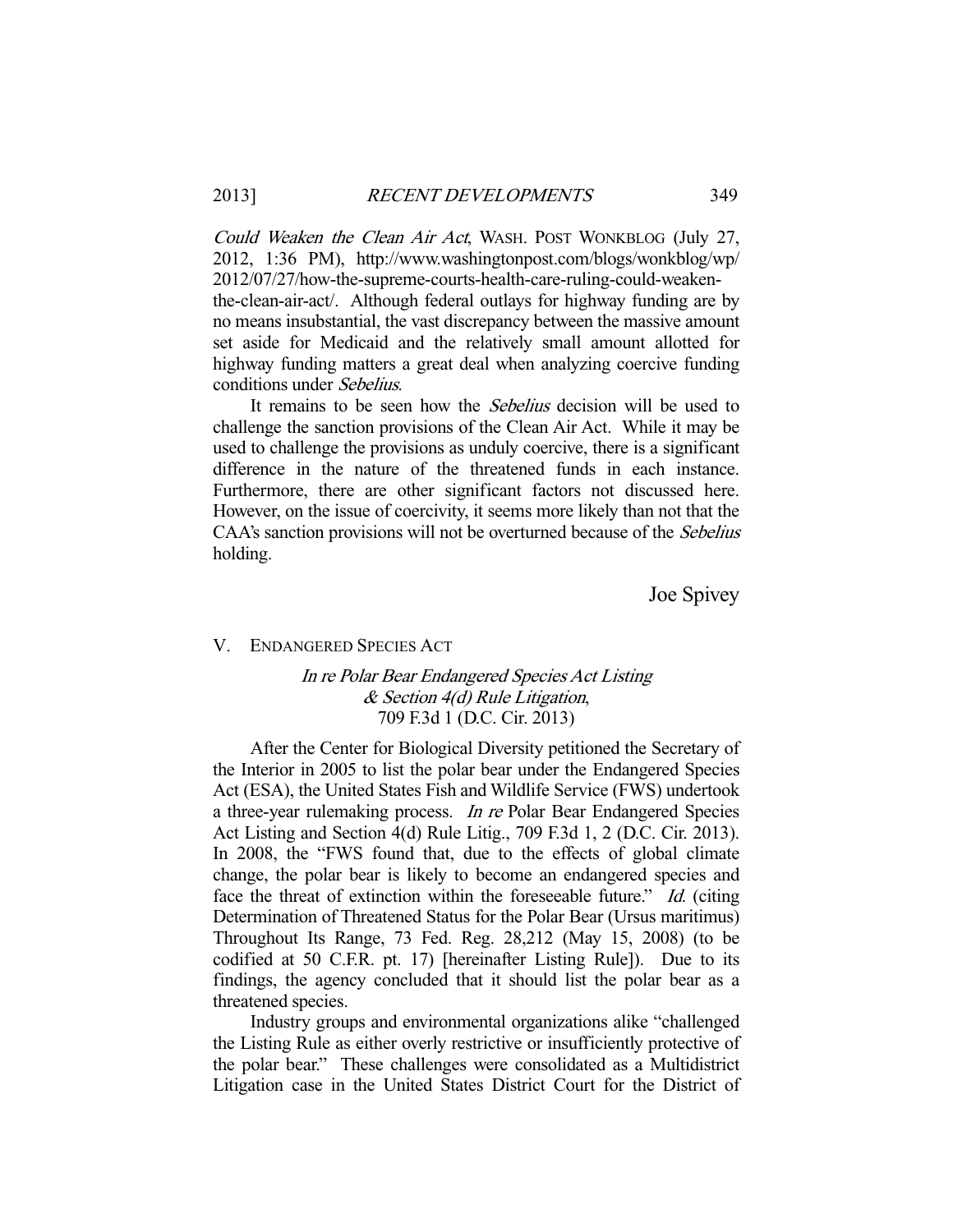Columbia, and after a hearing, the district court rejected the plaintiffs' arguments and granted summary judgment to the FWS. The plaintiffs appealed, contending the Listing Rule is arbitrary and capricious under the Administrative Procedure Act.

 The United States Court of Appeals for the District of Columbia Circuit affirmed the lower court's holdings under the rule set forth in Motor Vehicle Manufacturers Ass'n of U.S. v. State Farm Mutual Automobile Insurance Co., which dictates that the appellate court's task in a case like this one is a "narrow" one. Id. at 3 (quoting 463 U.S. 29, 43 (1983) (internal quotation marks omitted)). The court summarized, "Appellants have neither pointed to mistakes in the agency's reasoning nor adduced any data or studies that the agency overlooked." The court reasoned that appellants did not challenge the agency's findings on climate science or polar bear biology, but rather simply argued "that FWS misinterpreted and misapplied the record before it." The court also pointed to the traditional rule of giving deference to an agency's opinion, which applies especially "where the issues 'require[] a high level of technical expertise.'" Id. (alteration in original) (quoting Marsh v. Or. Natural Res. Council, 490 U.S. 360, 377 (1989)). The court agreed with the court below that the "Appellants' challenges 'amount to nothing more than competing views about policy and science." Id. (quoting In re Polar Bear Endangered Species Act Listing and § 4(d) Rule Litig., 794 F. Supp. 2d 65, 69 (D.D.C. 2011)).

 The court's opinion first details the history and purpose of the ESA. Id. at 3-4. The court also explained the extensive three-year rulemaking process at issue in this case, which incorporated expertise from the United States Geological Survey (USGS), the Intergovernmental Panel on Climate Change, and other experts. Id. at 4-6. Next, the court detailed the procedural history of the lower court, explaining the motions for summary judgment brought by both sides and noting that the lower court was "simply not persuaded that [FWS's] decision to list the polar bear as a threatened species under the ESA was arbitrary and capricious." Id. at 6-7 (alteration in original) (quoting In re Polar Bear, 794 F. Supp. 2d at 81 (internal quotation marks omitted)).

 On appeal, the court announced it would uphold the agency action unless it was found to be "arbitrary, capricious, an abuse of discretion, or otherwise not in accordance with law." Id. at 8 (quoting 5 U.S.C. § 706(2)(A) (2006) (internal quotation marks omitted)). Under this standard, the court explained that it would need to determine "whether the agency 'considered the factors relevant to its decision and articulated a rational connection between the facts found and the choice made.'" Id.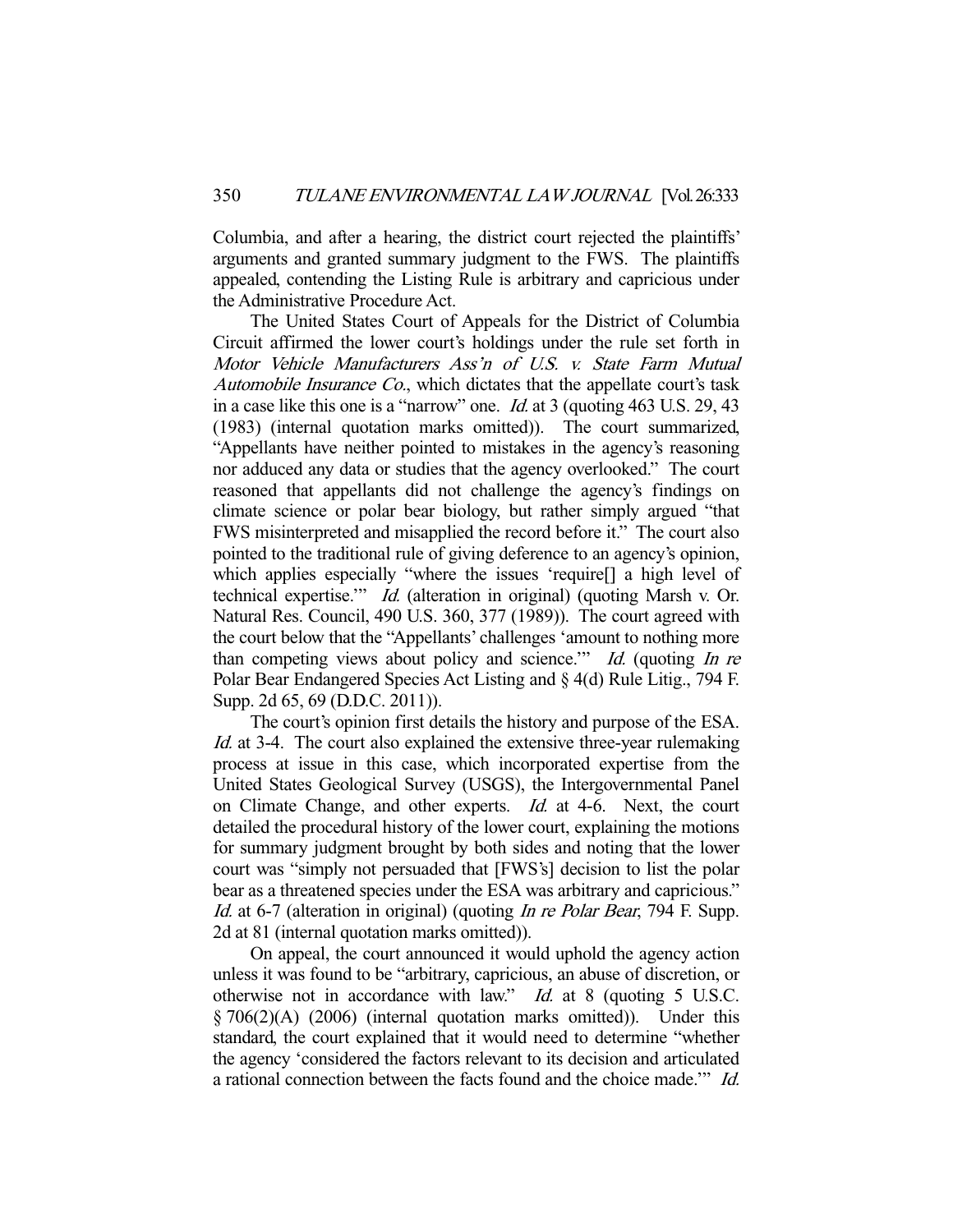(quoting Keating v. FERC, 569 F.3d 427, 433 (D.C. Cir. 2009)). The court explained that the decision would only be overturned if the agency

relied on factors which Congress ha[d] not intended it to consider, entirely failed to consider an important aspect of the problem, offered an explanation for its decision that runs counter to the evidence before the agency, or is so implausible that it could not be ascribed to a difference in view or the product of agency expertise.

Id. (quoting Am. Wildlands v. Kempthorne, 530 F.3d 991, 997-98 (D.C.) Cir. 2008) (internal quotation mark omitted)). Additionally, the court noted that it would "review the administrative action directly, according no particular deference to the judgment of the District Court." Id. (quoting Holland v. Nat'l Mining Ass'n, 309 F.3d 808, 814 (D.C. Cir. 2002) (internal quotation mark omitted)).

 The court found that the FWS based the Listing Rule on a "threepart thesis: the polar bear is dependent upon sea ice for its survival; sea ice is declining; and climatic changes have and will continue to dramatically reduce the extent and quality of Arctic sea ice to a degree sufficiently grave to jeopardize polar bear populations." Id. (citing Listing Rule, 73 Fed. Reg. 28,212 (May 15, 2008)). The court found that the fact that the polar bear is threatened within the meaning of the ESA was "reasonable and adequately supported by the record." It found the Listing Rule to be a "product of FWS's careful and comprehensive study and analysis . . . amply supported by data and well within the mainstream on climate science and polar bear biology."

The Court addressed Appellants' seven contentions in order:

(1) FWS failed to adequately explain each step in its decisionmaking process, particularly in linking habitat loss to a risk of future extinction; (2) FWS erred by issuing a single, range-wide determination; (3) FWS relied on defective population models; (4) FWS misapplied the term "likely" when it determined that the species was likely to become endangered; (5) FWS erred in selecting a period of 45 years as the "foreseeable future"; (6) FWS failed to "take into account" Canada's polar bear conservation efforts; and (7) FWS violated Section 4(i) of the ESA by failing to give an adequate response to the comments submitted by the State of Alaska regarding the listing decision.

Id. at 7-8. The court found that (1) the FWS "carefully and clearly explained how this particular habitat loss leaves this particular species likely to become endangered," *id.* at 10, and that the Listing Rule provided "'a discernible path' of decisionmaking" that "firmly 'articulate[d] a rational connection between the facts found and the choice made,'" id. (citing Am. Radio Relay League, Inc. v. FCC, 524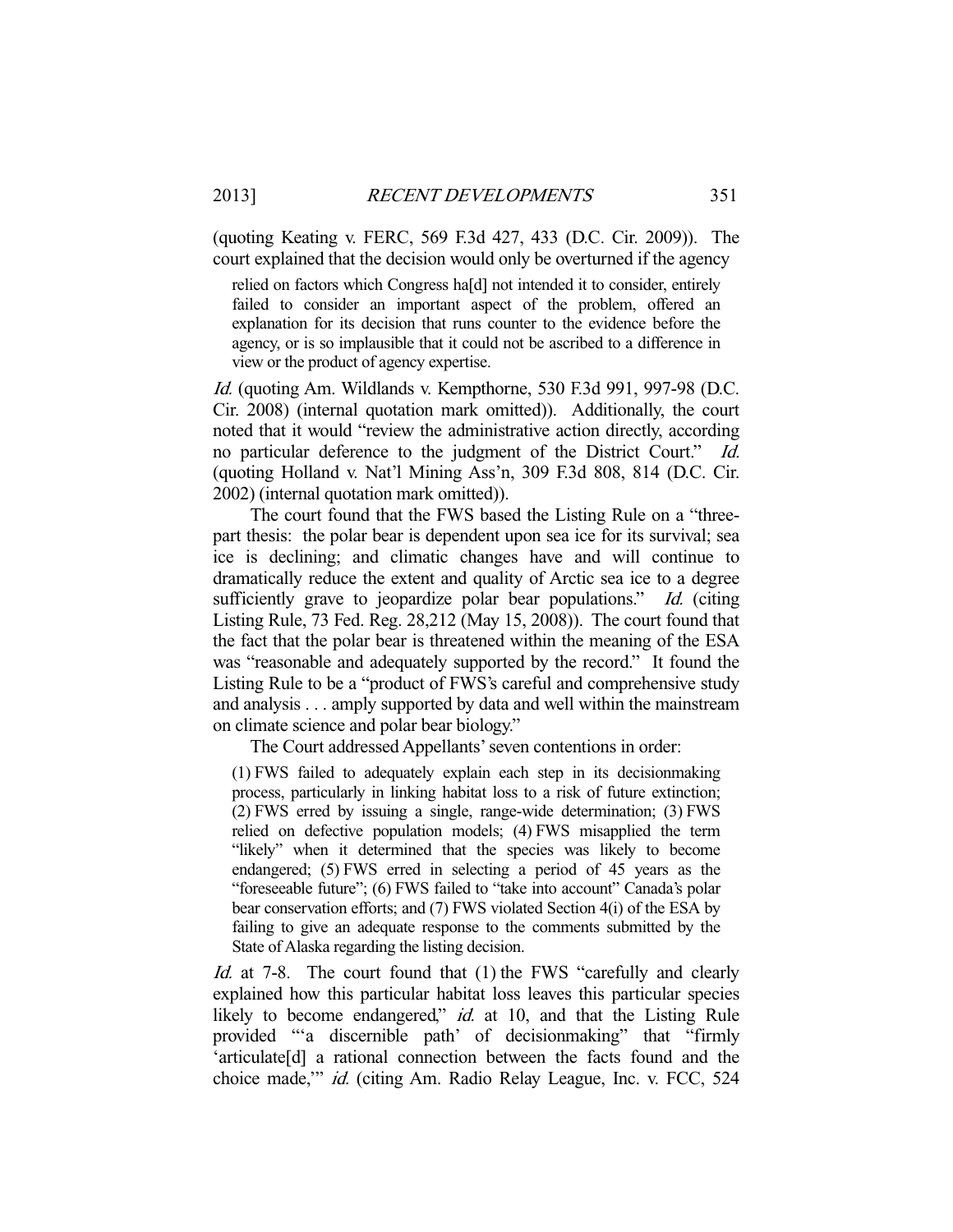F.3d 227, 241 (D.C. Cir. 2008); Keating v. FERC, 569 F.3d 427, 433 (D.C. Cir. 2009)); (2) the agency's decision to make a single, range-wide determination was not inconsistent with other policies, *id.* at 12; (3) it was clear that the FWS's reliance on the USGS population models was limited and "not central to FWS's listing decision," *id.* at 14; (4) the agency did not misapply the statutory term "likely" as that term is commonly understood, *id.* at 15; (5) the agency relied on climate projections to sufficiently support its definition of foreseeability; id. at 16; (6) the FWS considered the benefits to polar bears from continued importation of polar bear trophies from Canada, id. at 17; and finally, (7) the FWS's interpretation of section 4(i) of the ESA was justified, given that it responded to comments from the State of Alaska with a forty-five-page letter, *id.* at 17-19. For these reasons, the court upheld the judgment of the district court and the Listing Rule itself. Id. at 19.

 The analysis provided by the court was consistent with traditional administrative decisions. Having relied on peer review, multiple opportunities for public comment, and other agencies' expertise, the FWS took appropriate measures to make its rulemaking decision to list the polar bear as threatened. Given that the standard of review for reviewing agency decisions is so narrow and deferential, it is unsurprising that the court did not overturn the FWS's decision that was the result of an extensive three-year rulemaking process.

# Rachel Bleshman

#### VI. CLEAN WATER ACT–ADDITION OF A POLLUTANT

Los Angeles County Flood Control District v. Natural Resources Defense Council, Inc., 133 S. Ct. 710 (2013)

 In Los Angeles County Flood Control District v. Natural Resources Defense Council, Inc., the United States Supreme Court reaffirmed the unitary waters theory in regards to what constitutes an addition of a pollutant under the Clean Water Act (CWA). 133 S. Ct. 710 (2013). The Los Angeles County Flood Control District (District) manages a "'municipal separate storm sewer system' (MS4)—a drainage system that collects, transports, and discharges storm water." Id. at 712. National Pollutant Discharge Elimination System (NPDES) permits are required for discharges of pollutants. See 33 U.S.C. § 1311(a) (2006). Discharge of a pollutant is defined as "any addition of any pollutant to navigable waters from any point source."  $Id. \S$  1362(12). The District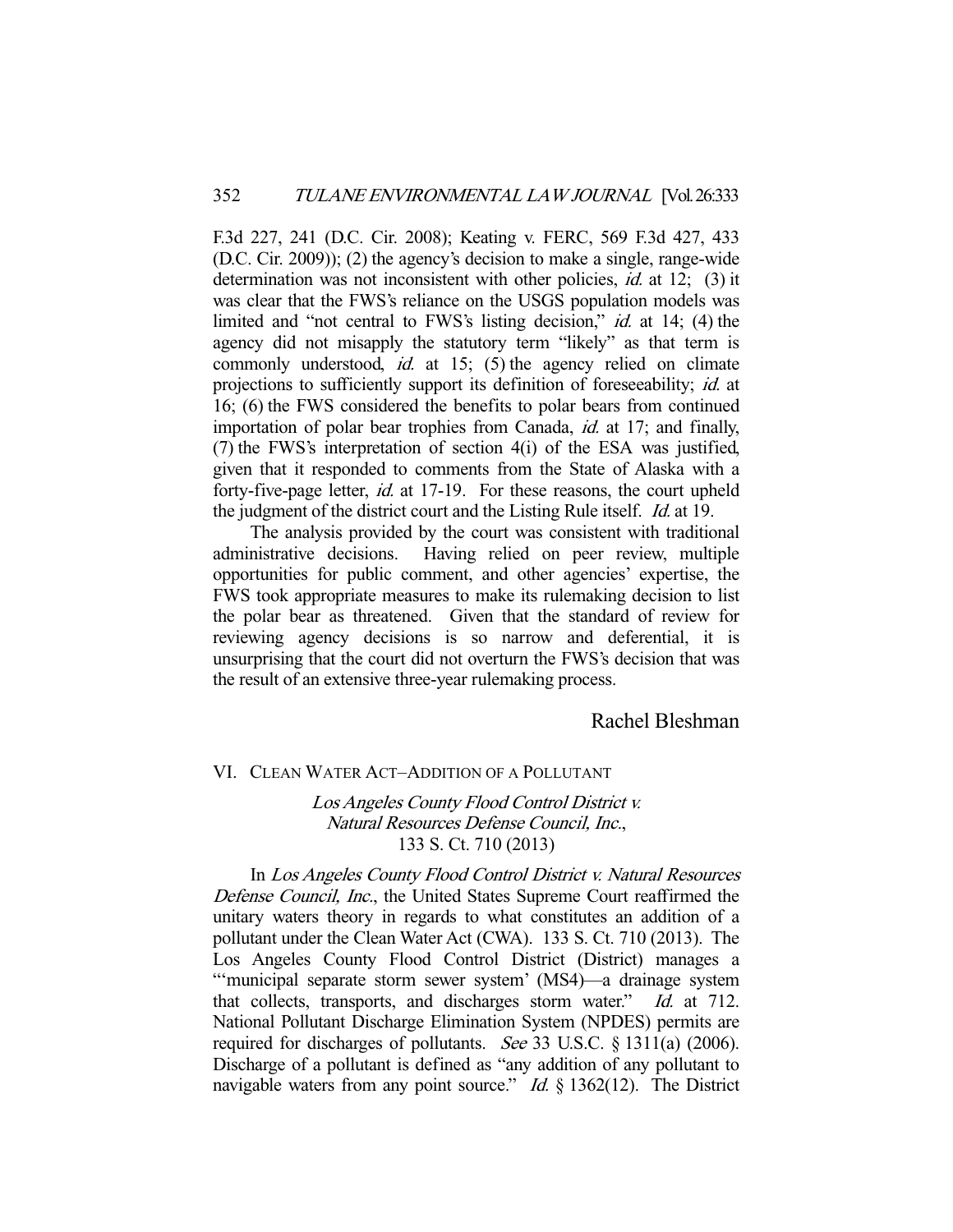has an NPDES permit regulating its discharges of storm water into navigable waters. L.A. Cnty. Flood Control Dist., 133 S. Ct. at 712. The Natural Resources Defense Council (NRDC) and Santa Monica Baykeeper (Baykeeper) filed suit against the District, alleging NPDES permit violations based on water quality measurements at monitoring stations. These monitoring stations were "located in 'concrete channels' constructed for flood-control purposes." Id. (quoting Natural Res. Def. Council, Inc. v. County of L.A., 673 F.3d 880, 900 (9th Cir. 2011)). The Supreme Court held that there was no addition of a pollutant requiring an NPDES permit because water flowing from concrete channels into the same river does not constitute an addition. *Id.* at 713.

#### A. Background

 The United States District Court for the Central District of California granted summary judgment in favor of the District, basing its holding on the multitude of other sources that discharge pollutants upstream of the monitoring stations. Id. at 712. The district court reasoned that the record was inadequate due to the existence of the other sources of discharges and could not lead to the conclusion that the District was violating its NPDES permit. The United States Court of Appeals for the Ninth Circuit reversed the district court, holding that the district did violate the NPDES permit. The court of appeals reasoned that "a discharge of pollutants occurred under the CWA when the polluted water detected at the monitoring stations 'flowed out of the concrete channels' and entered downstream portions of the waterways lacking concrete linings." Id. (quoting Natural Res. Def. Council, 673 F.3d at 900). Because the District maintains control over the "concretelined portions of the river," the District was responsible for any discharges from the concrete channels.

 The Supreme Court had already addressed additions of pollutants in South Florida Water Management District v. Miccosukee Tribe of Indians, 541 U.S. 95 (2004). In Miccosukee, an Indian tribe and environmental organization brought suit against a regional water management district for failure to obtain an NPDES permit. *Id.* at 99. A canal, known as C-11, collected groundwater and rainwater in the area. Id. at 100. When the collected water rose above a set level, water would be pumped out of the canal and emptied into a reservoir sixty feet away. The Government argued that no NPDES permit was required based on the unitary waters theory. Id. at 105-06. The unitary waters theory is the notion that "all the water bodies that fall within the [CWA's] definition of 'navigable waters' . . . should be viewed unitarily for purposes of NPDES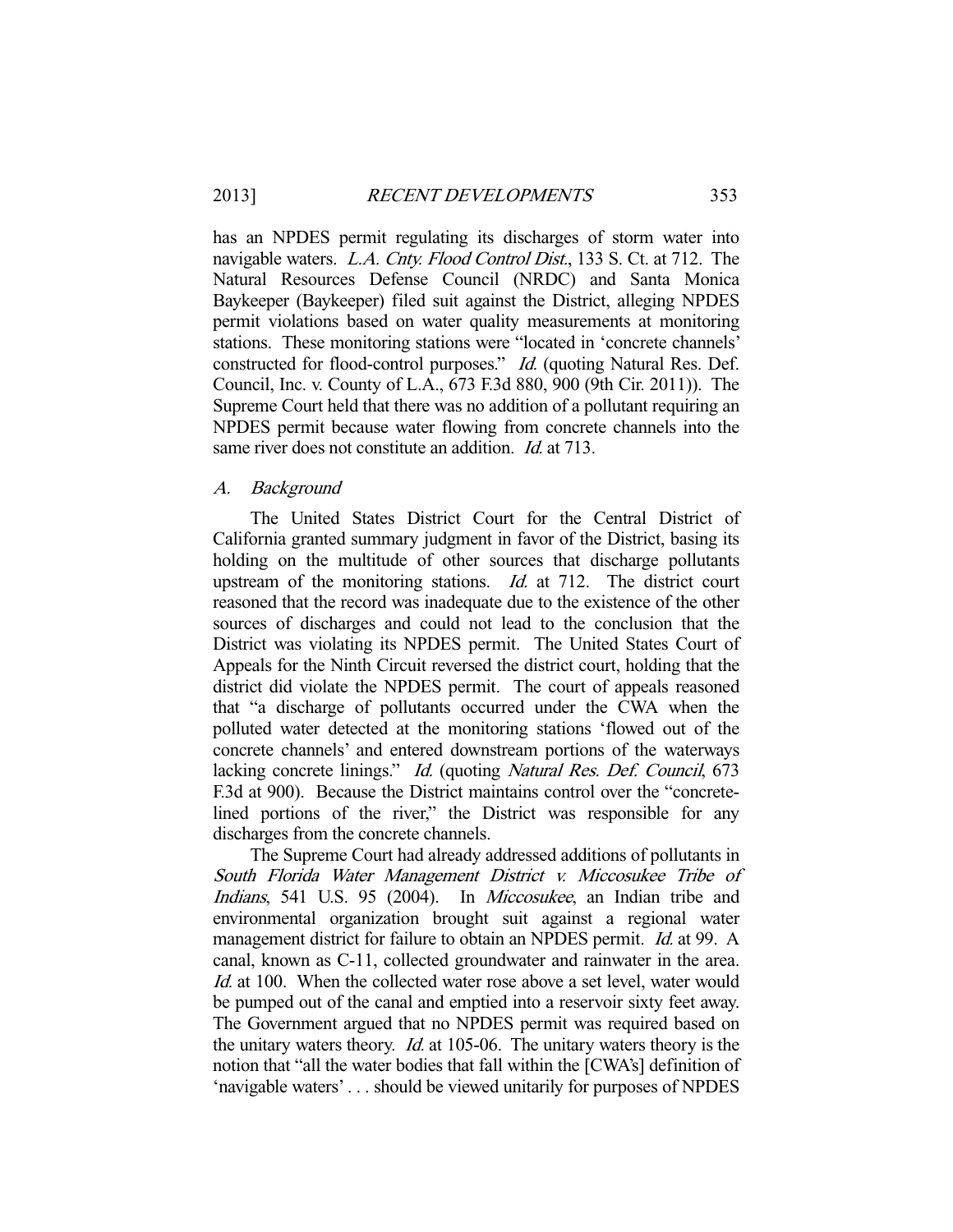permitting requirements." Consequently, no NPDES permit would be required "when water from one navigable water body is discharged, unaltered, into another navigable water body." *Id.* at 106. The Court acknowledged several problems that could arise with the adoption of this theory. *Id.* at 107. For instance, the unitary waters approach could potentially conflict with other NPDES provisions. The CWA "protects individual water bodies as well as the 'waters of the United States' as a whole." However, to require an NPDES permit in these situations would create major feasibility and efficiency issues. Id. at 108. Regardless of these potential problems, the Court did not expressly adopt or reject the unitary waters theory because it was not raised before the court of appeals. Id. at 109. Furthermore, the Court held that the record was insufficient to determine whether the canal and reservoir were meaningfully distinct water bodies. *Id.* at 112. If the district court were to find the canal and reservoir were not meaningfully distinct water bodies, no NPDES permit would be required. The Court also left the question of the unitary waters theory open on remand.

Since the *Miccosukee* case, however, several circuit courts have struck down the unitary waters theory. See Catskill Mountains Chapter of Trout Unlimited, Inc. v. City of New York, 451 F.3d 77, 81 (2d Cir. 2006). But, since that time, the EPA has issued a regulation stating that water transfers are not subject to regulation under the NPDES permitting system. National Pollutant Discharge Elimination System (NPDES) Water Transfers Rule, 73 Fed. Reg. 33,697 (June 13, 2008) (to be codified at 40 C.F.R. pt. 122). This rule was then upheld under Chevron deference by the United States Court of Appeals for the Eleventh Circuit in Friends of the Everglades v. South Florida Water Management District, 570 F.3d 1210, 1213, 1228 (11th Cir. 2009). The Supreme Court, therefore, provides greater guidance on the validity of the unitary waters approach in Los Angeles County Flood Control District.

## B. Court's Decision

 The Supreme Court granted certiorari on a single question: "Under the CWA, does a 'discharge of pollutants' occur when polluted water 'flows from one portion of a river that is navigable water of the United States, through a concrete channel or other engineered improvement in the river,' and then 'into a lower portion of the same river'?" L.A. Cnty. Flood Control Dist. v. Natural Res. Def. Council, 133 S. Ct. 710, 712-13 (2013). The Court, as well as all parties to the suit, agreed the answer to this question is no. Id. at 713.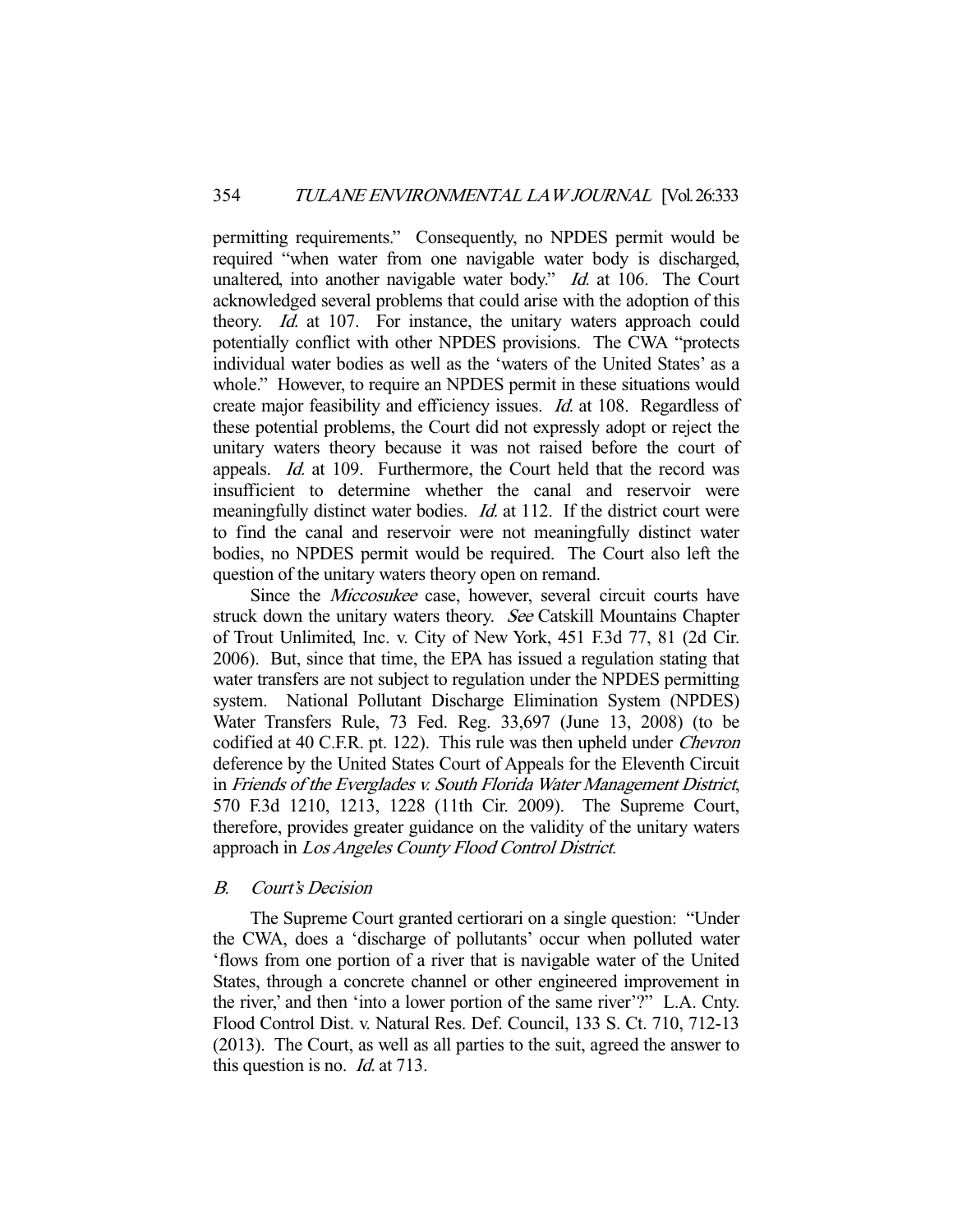The Court formally adopted the unitary waters approach in Los Angeles County Flood Control District. Justice Ginsburg reasoned, "Under a common understanding of the meaning of the word 'add,' no pollutants are 'added' to a water body when water is merely transferred between different portions of that water body." She then quoted the Webster's dictionary definition of "add" and reiterated the ladle-of-soup analogy proffered by the United States Court of Appeals for the Second Circuit, which is often used to justify the unitary waters approach: "[I]f one takes a ladle of soup from a pot, lifts it above the pot, and pours it back into the pot, one has not 'added' soup or anything else to the pot." Id. (quoting S. Fla. Water Mgmt. Dist. v. Miccosukee Tribe of Indians, 541 U.S. 95, 109-10 (2004) (internal quotation marks omitted)). Following *Miccosukee*, Justice Ginsburg concluded that "no discharge of pollutants occurs when water, rather than being removed and then returned to a water body, simply flows from one portion of the water body to another." Therefore, "[T]he flow of water from an improved portion of a navigable waterway into an unimproved portion of the very same waterway does not qualify as a discharge of pollutants under the CWA." Finally, while all parties agreed that outflow from the concrete channels did not constitute a CWA discharge, the NRDC argued that the water quality violations at the monitoring station, by themselves, were a violation of the District's NPDES permit. Id. at 713-14. The Court refused to address this question because the issue was not granted certiorari. Id. at 714.

# C. Analysis and Conclusion

 This case marks the first time the Supreme Court has expressly recognized the unitary waters theory. While the Court recognized the potential viability of the theory in *Miccosukee*, it was not formally adopted. This case, therefore, provides the EPA with stronger support for its water transfers rule, which is still being debated. It remains unclear, however, what constitutes "meaningfully distinct water bodies." Furthermore, the central issue for future CWA violations, the NRDC's alternative liability proposal, still remains open.

Rebecca Silk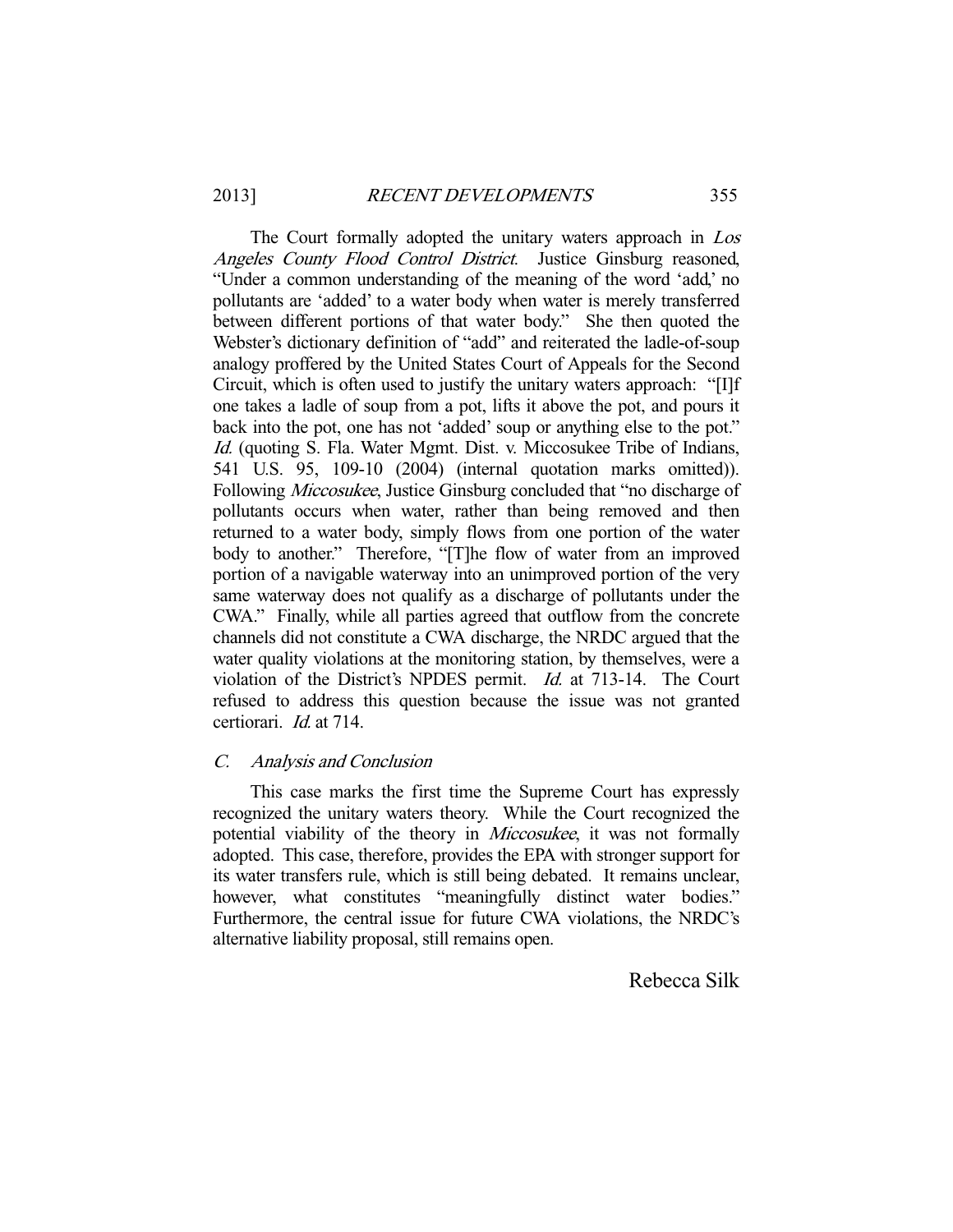# VII. AEP AGREES TO MOVE AWAY FROM COAL IN MODIFIED CONSENT DECREE

Third Joint Modification to Consent Decree, United States v. American Electric Power Service Corp., No. 2:99-cv-01182 (S.D. Ohio Feb. 22, 2013)

 In United States v. American Electric Power Service Corp., the United States District Court for the Southern District of Ohio approved a modified consent decree in which American Electric Power (AEP) agreed to retrofit, repower, refuel, or retire three coal-fired power plants. Third Joint Modification to Consent Decree, No. 2:99-cv-01182 (S.D. Ohio Feb. 22, 2013) [hereinafter Modified Consent Decree]. The modified consent decree revises a 2007 consent decree that required AEP to install \$4.6 billion worth of pollution controls, pay a \$15 million fine, and invest \$60 million in air pollution reduction projects. Consent Decree at 41, para. 119, United States v. Am. Elec. Power Serv. Corp., No. 2:99-cv-01182 (S.D. Ohio Oct. 9, 2007), available at http://www.epa. gov/compliance/resources/decrees/civil/caa/americanelectricpowercd.pdf; American Electric Power Service Corporation Information Sheet, U.S. ENVTL. PROT. AGENCY (last updated Aug. 1, 2012), http://www.epa. gov/compliance/resources/cases/civil/caa/americanelectricpower1007.ht ml.

## A. Litigation History

 In 1999, the federal government, joined by eight eastern states and fourteen environmental groups, filed complaints against AEP in two separate suits, alleging violations of the New Source Review requirements of the Clean Air Act (CAA). Consent Decree, supra, at 1-2. Specifically, the suits accused AEP of making major modifications to its coal-fired plants without obtaining necessary permits and without installing controls to reduce sulfur dioxide  $(SO_2)$ , nitrogen oxides  $(NO_x)$ , and particulate matter (PM) emissions. *Id.* at 2. That lawsuit eventually settled eight years later in 2007, resulting in the largest single environmental settlement in history. Press Release, U.S. Announces Largest Single Environmental Settlement in History—Historic Pollutant Reductions Will Save \$32 Billion in Health Costs Annually (Oct. 9, 2007), http://yosemite.epa.gov/opa/Press%20Releases%20By%20Date? OpenView (EPA press releases listed by date). Although AEP never admitted to any violation of the CAA, the company did agree to annual  $SO<sub>2</sub>$  and  $NO<sub>x</sub>$  emissions limits for sixteen of its coal-fired power plants in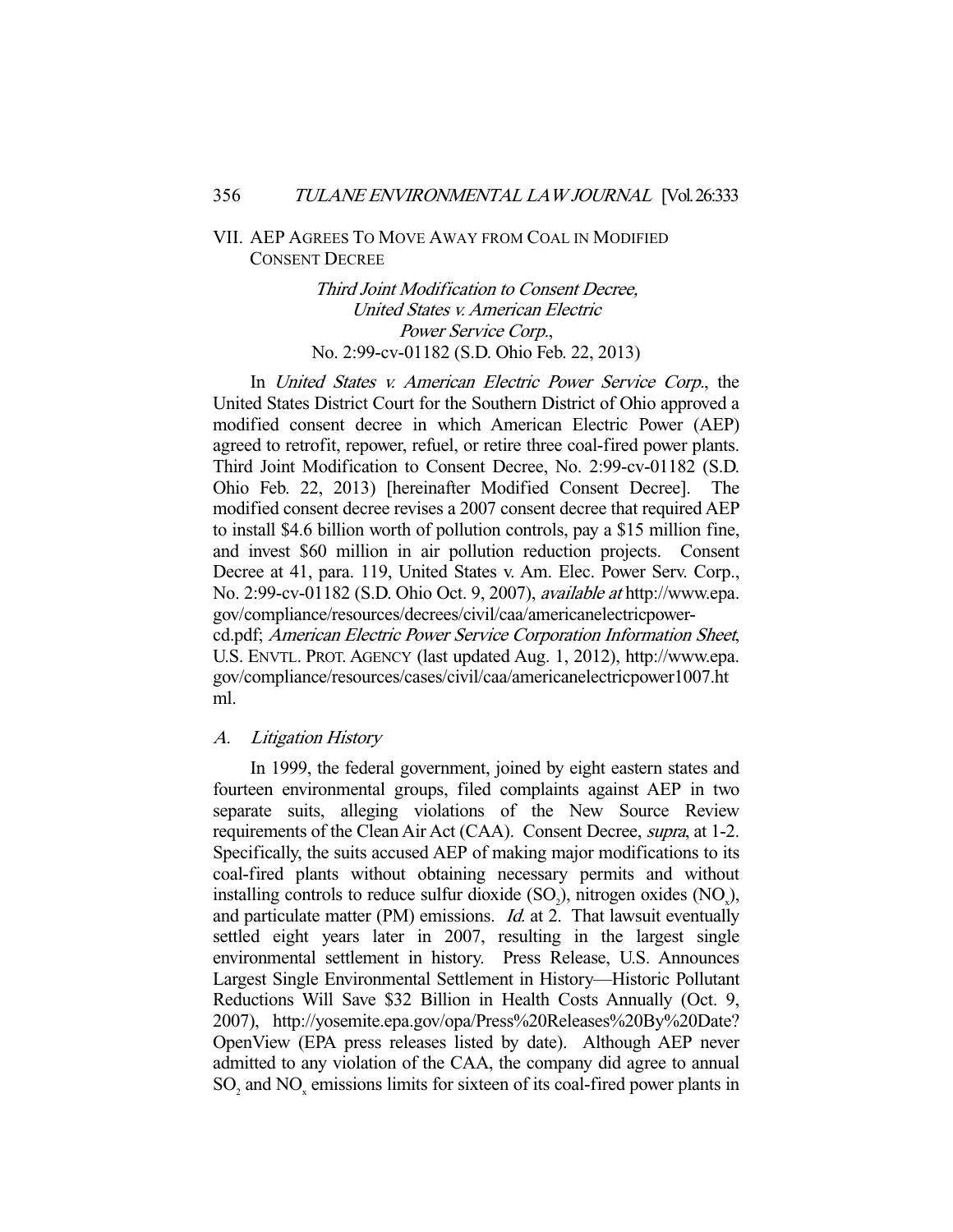Indiana, Kentucky, Ohio, Virginia, and West Virginia. Press Release, Am. Elec. Power, AEP Reaches Settlement Agreement in NSR Case (Oct. 9, 2007), available at https://www.aep.com/newsroom/news releases/Default.aspx?id=1411. Through the settlement, AEP agreed to cut 813,000 tons of air pollutants annually at an estimated cost of more than \$4.6 billion. Press Release, Envtl. Prot. Agency, supra.

 As another part of the settlement, AEP agreed to fund \$36 million worth of federally directed "Environmental Mitigation Projects," including \$2 million to the National Park Service for restoration of land, watersheds, and vegetation and at least \$10 million to the acquisition and restoration of ecologically significant areas in Indiana, Kentucky, North Carolina, Ohio, Pennsylvania, Virginia, and West Virginia. Consent Decree, supra, app. A, at 1-3. In addition, AEP was responsible for \$24 million to be apportioned to the plaintiff-states for energy efficiency and/or pollution reduction projects. Id. at 43-44, paras. 127-128. Finally, AEP committed to annual reporting requirements of  $SO_2$  and  $NO_x$ emissions, as well as to the installation of pollution control measures at its coal-fired plants. Id. app. B, at 1-4.

#### B. The Modified Decree

 The new settlement, initiated by AEP, had both the company and environmentalists claiming victory. Michal Conger, *Environmentalists* Claim Victory Against Coal in EPA Settlement, WASH. EXAMINER (Feb. 26, 2013), http://www.washingtonexaminer.com/environmentalistsclaim-victory-against-coal-in-epa-settlement/article/2522620. AEP secured permission to switch from the previously agreed-upon Flue Gas Desulfurization System (FGD) pollution control measure to the Dry Sorbent Injection (DSI) method of reducing SO<sub>2</sub> emissions. Modified Consent Decree, supra, at 7-8, para. 9. DSI systems may, however, be less effective than FGD systems, but they come in at one-fifth of the cost, thus saving AEP significant amounts of money. Conger, supra.

 In exchange for the less expensive DSI systems, AEP agreed to tougher annual SO<sub>2</sub> emissions limitations at all plants that had committed to the FGD systems under the 2007 decree. Modified Consent Decree, supra, at 6, para. 8. The annual tonnage of  $SO_2$  allowed was decreased from 260,000 tons to 145,000 tons, beginning in 2016. This limit decreases each year, and by 2029, the annual limit must reach 94,000 tons per year (down from 174,000 tons under the 2007 decree).

 More importantly, however, AEP also agreed to retrofit, retire, repower, or refuel five of its coal-fired plants. *Id.* at 7-8, para. 9. According to the modified consent decree, to "refuel" means to modify a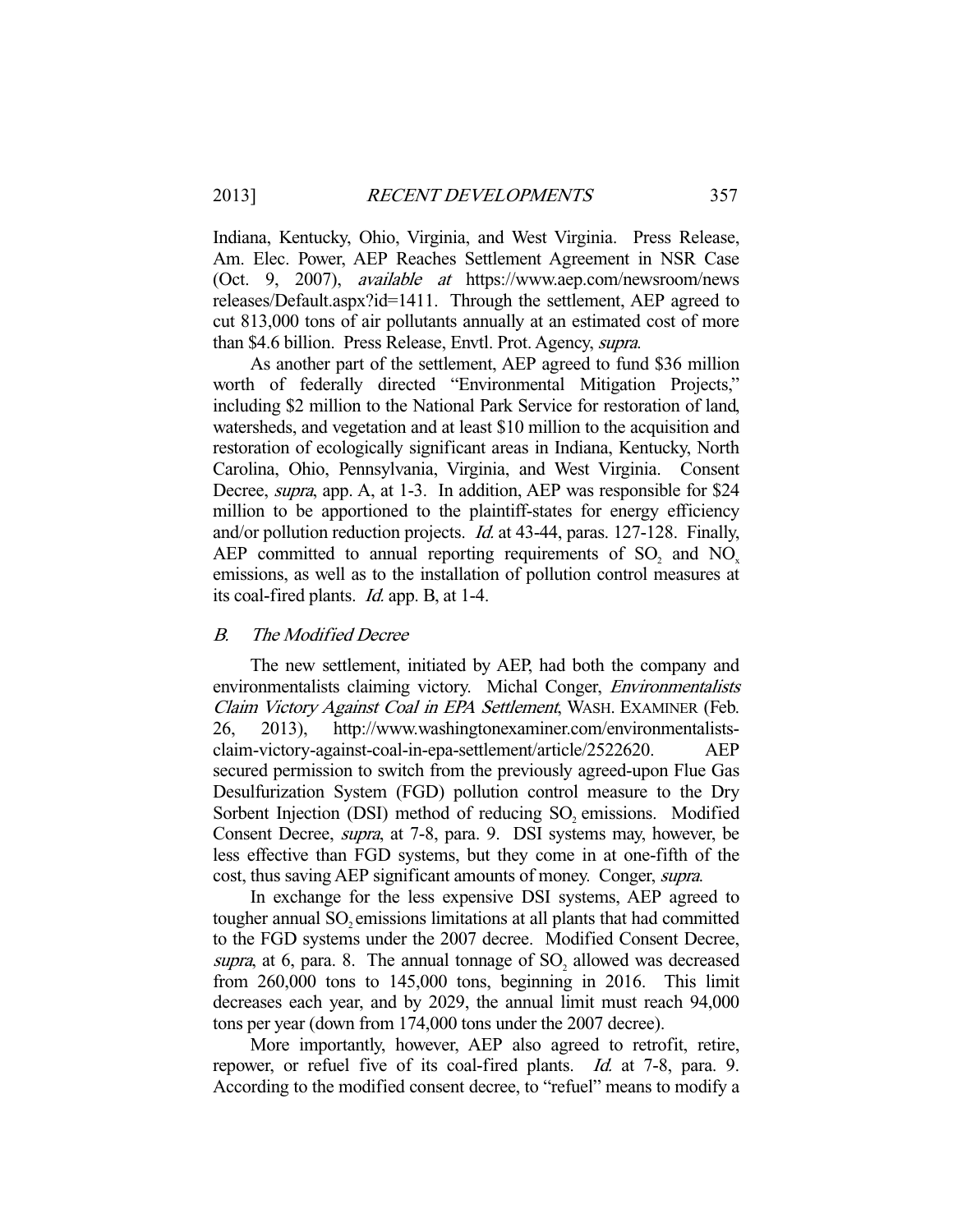generating unit "such that the modified unit generates electricity solely through the combustion of natural gas rather than coal." Id. at 5, para. 6. To "retrofit" means that each unit must install and continuously operate an FGD and a Selective Catalytic Reduction System (SCR) for the reduction of  $NO_x$  emissions. *Id.* at 5, para. 7. To "re-power" means to either replace "an existing pulverized coal boiler through the construction of a new circulating fluidized bed ('CFB') boiler," or equivalent, or to remove and replace components, "such that the modified or replaced [u]nit generates electricity through the use of new combined cycle combustion turbine technology fueled by natural gas." Consent Decree, supra, at 17-18, para. 54. Finally, to "retire" means that AEP will "permanently shut down and cease to operate the [u]nit" and "comply with any state and/or federal requirements applicable to that [u]nit." *Id.* at 18, para. 55. As can be seen, all of these options impose either strict limitations on the burning of coal or a complete switch to cleaner-burning natural gas.

 In particular, the settlement agreement directs AEP to retrofit, retire, repower, or refuel five of its coal-burning units. Big Sandy 2, a coalfired unit at an eastern Kentucky plant, must retrofit, retire, repower, or refuel by December 31, 2015. Modified Consent Decree, supra, at 7, para. 9. AEP, however, had previously requested in December 2012 to retire the Big Sandy Plant, so it is difficult for environmentalists to claim this part of the settlement as a victory. Conger, supra. Muskingum River Unit 5, a coal-fired unit at a plant in Ohio, must cease burning coal and retire by December 15, 2015, or cease burning coal and refuel by December 31, 2015. Modified Consent Decree, *supra*, at 7, para. 9. This plant was also already scheduled to be retired as part of AEP's plan to comply with EPA's Mercury and Air Toxics Standards. Conger, *supra*. The first Rockport Unit, part of a coal-fired plant in Indiana, must install DSI technology by April 16, 2015, and retrofit, retire, repower, or refuel by December 31, 2025. Modified Consent Decree, supra, at 7, para. 9. The second Rockport Unit must also install DSI technology by April 16, 2015, and retrofit, retire, repower, or refuel by December 31, 2028. Id. at 7-8, para. 9. Finally, Tanners Creek Unit 4, part of a coal-fired plant in Indiana, must retire or refuel by June 1, 2015. Id. at 8, para. 9.

 Moreover, AEP consented to fund additional environmental mitigation projects. *Id.* at 10-13, paras. 15-17. From 2013 to 2019, AEP must implement various renewable energy projects, depending on the availability of the renewable energy production tax credit. *Id.* at 11, para. 16. If, during the period from 2013 to 2015, the tax credit is available for at least 2.2 cents per kilowatt/hour for new wind electricity production,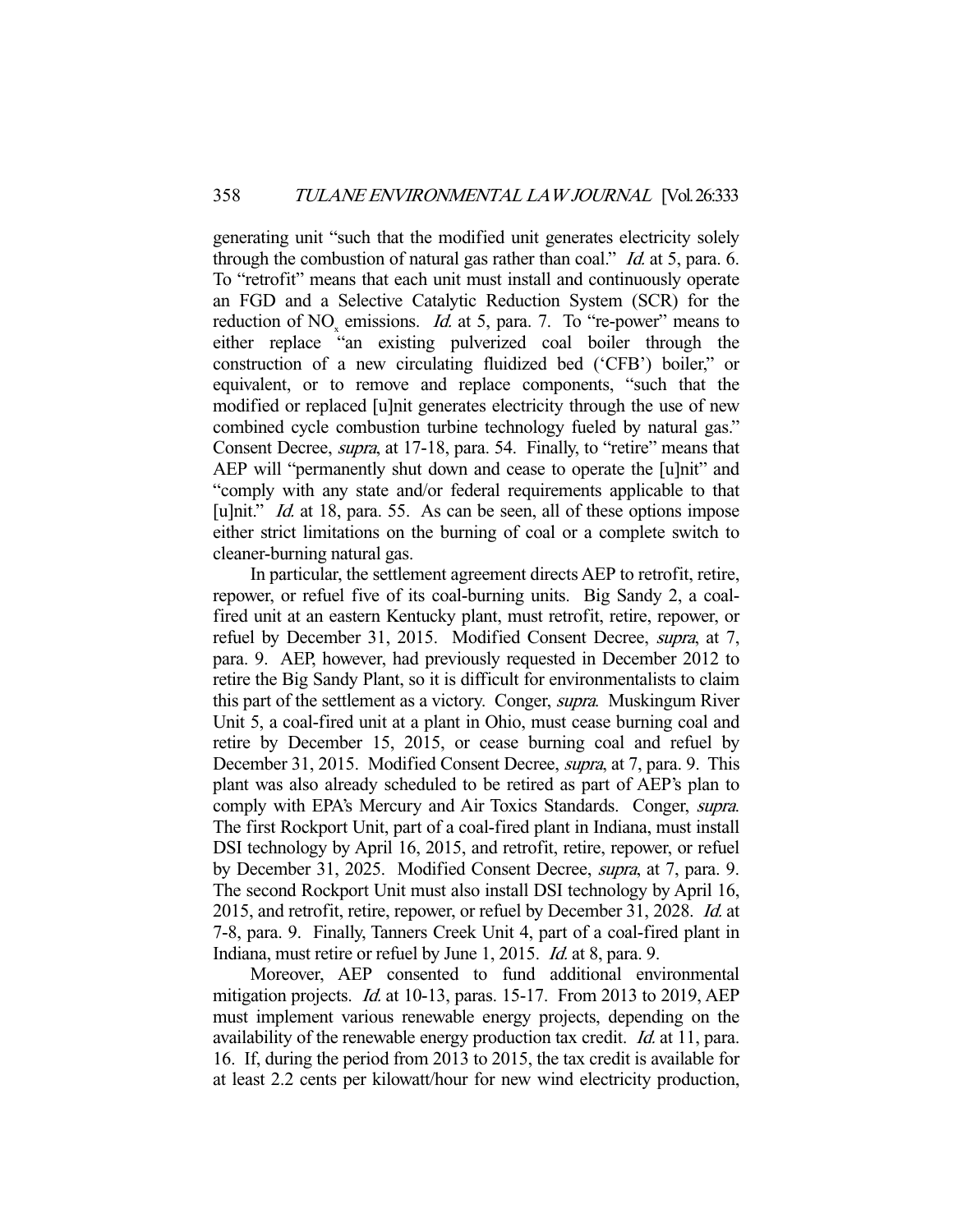then Indiana Michigan Power Company (I&M) (an AEP subsidiary) must secure 200 megawatts (MW) "of new wind energy capacity from facilities located in Indiana or Michigan ... within two years after enactment." If the tax credit does not become available until 2016 to 2019, then I&M "will use commercially reasonable efforts to secure 200 MW of new wind energy capacity from facilities located in Indiana or Michigan . . . within two years after enactment." If, instead, the tax credit is not available from 2013 to 2019, then I&M will be relieved of its duty to fund new wind energy projects, but rather will provide \$2.5 million in funding as directed by the plaintiffs. *Id.* at 12, para. 9. This money will be used "for projects in Indiana that include diesel retrofits, health and safety home repairs, solar water heaters, outdoor wood boilers, land acquisition projects, and small renewable energy projects (less than 0.5 MW) located on customer premises that are eligible for net metering or similar interconnection arrangements on or before December 31, 2014." Significantly, AEP will not have approval rights over these projects or the amount of funding requested, as long as the total payment does not exceed \$2.5 million.

 In addition to these mitigation projects, the eight states involved in the settlement secured at least \$4.8 million per year for no less than five years for mitigation projects, of which AEP shall not have approval rights. Id. at 12-13, para. 17. This amount increases to \$6.0 million per year in 2013. If a state does not utilize the maximum amount in a given year, the difference will carry over to the following year. *Id.* at 13, para. 17.

 The modified consent decree also institutes penalties for any violation of the agreement. Id. at 14, para. 19. If AEP fails to comply with the plant-wide annual tonnage limitation for  $SO_2$  at the Rockport plant, the company must pay  $$40,000$  per excess ton and surrender SO<sub>2</sub> allowances (under the EPA-administered  $SO_2$  trading scheme) in "an amount equal to two times the number of tons by which the limitation was exceeded." Additionally, if AEP fails to fund a plaintiff's mitigation project, the company must pay \$1,000 per day per violation during the first thirty days, and \$5,000 per day per violation thereafter. Finally, if AEP fails to implement the plaintiffs' renewable energy projects, the company must pay \$10,000 per day per violation for the first thirty days and \$32,500 per day per violation thereafter.

 Lastly, AEP must write an Annual Report to Plaintiffs detailing the progress of the commitments it made in the settlement. Particularly, beginning in March 2017, AEP must report the actual tons of  $SO<sub>2</sub>$ emitted from Units 1 and 2 at the Rockport Plant, in addition to the daily